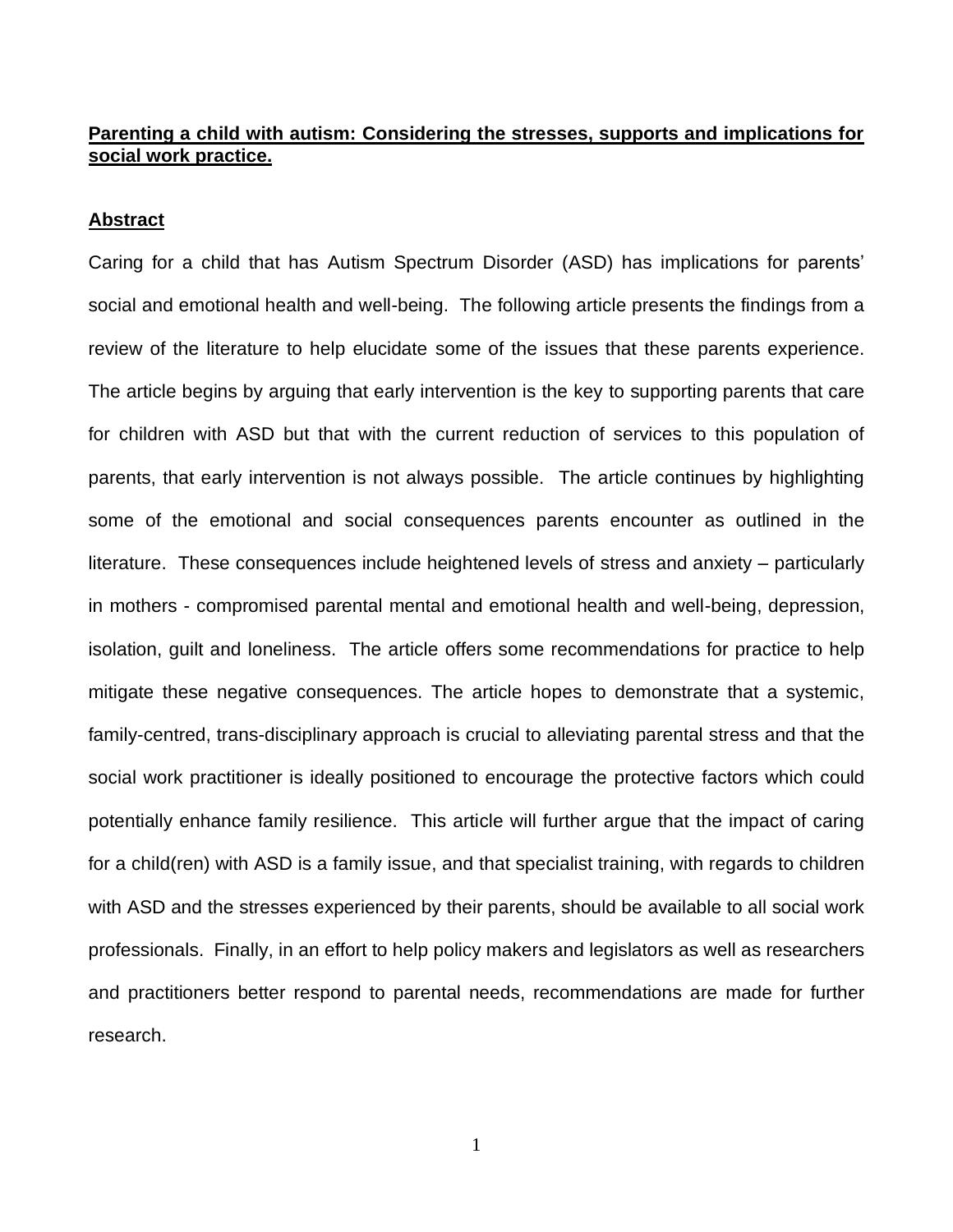### **Introduction**

Autism is a lifelong developmental disability. Although certain characteristics may be shared (e.g. difficulties with social interaction, intense and prolonged emotional reactions), as it is identified as a spectrum condition, the diagnosis is often broad since it accepts the uniqueness of each individual. Prevalence studies, regionally, nationally and internationally, give us some insight into the numbers of children that are affected by autism. Regionally, the Department of Health (Northern Ireland) (DoH (NI)) (2019), place the number of children with ASD at 1 in 34. Nationally, the United Kingdom (UK) wide Millennium Cohort Study, which included data from 18,522 families, suggests that the prevalence of autism is now estimated to be 3.5% by the time children reach 11-years of age (Dillenburger *et al*. 2015). Internationally, World Health Organisation (WHO) (2018) figures suggest that the number of children identified with ASD is 1 in 160. Furthermore, estimates from the Centre of Disease and Control's Autism and Developmental Disabilities Monitoring (ADDM) Network (2014), suggest the number of children identified with ASD to be 1 in 59. Moreover, recent statistics from Northern Ireland, appear to suggest that autism referrals and diagnoses among children are at an all-time high (DoH, 2019). There are many possible explanations for this apparent increase, including improved awareness, reporting and expansion of diagnostic criteria.

Naturally, this increase has also led to a comparable growth in demand for services for children with autism, mirroring a comparable increase in demand for services from parents that care for children with ASD (WHO, 2018). The request from parents for services possibly reflects the unique difficulties in managing children with ASD. For example, among parents of children with disabilities, those who have children with ASD typically report the highest levels of stress (Neece and Chan, 2017). It is therefore important that we understand the impact on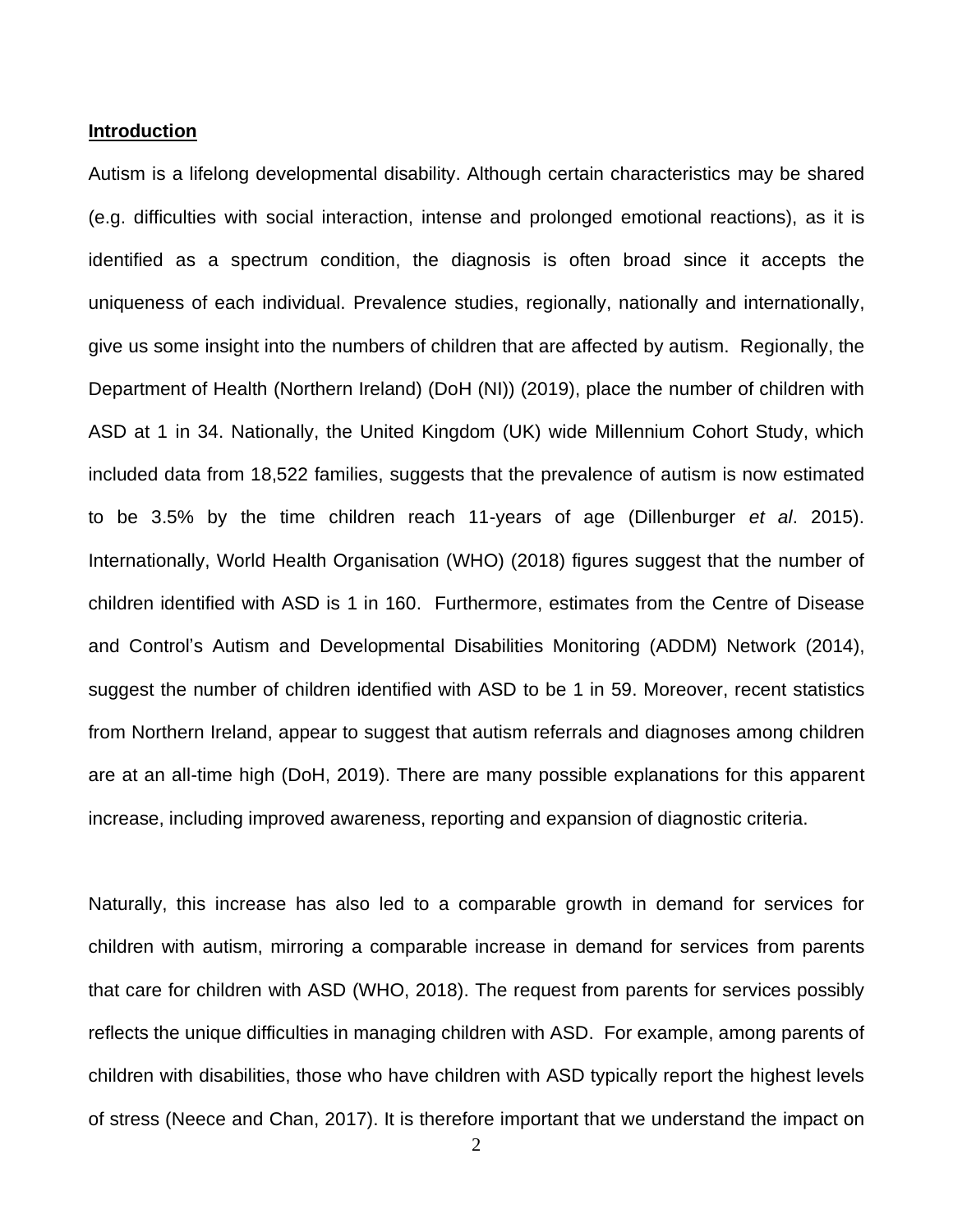parents that care for a child(ren) with ASD, so that we might better appreciate how to respond in a more integrated, targeted, cost effective manner and in a way that best supports parents. In line with recent research which identified the preferred terminology from both families and professionals, we will use the terms 'ASD' and 'autism' when discussing both the impacts and supports (Kenny *et al*. 2016).

### **Historical, Legislation and Policy context**

Although the first autism-related report published in Northern Ireland (NI) by the Task Group on Autism in 2002, legislation was not enacted until 2011, two years after the rest of the UK (Department of Education Northern Ireland (DENI), 2002). Prior to the Autism Act NI (2011), Burrows (2010:3) argues that the context of parenting a child(ren) with ASD in NI was significant as it was "set against a backdrop of a society in transition from decades of political conflict". Furthermore, NI had a "lack of awareness of ASD, lack of investment, legislation and practices to address ASD relative to other countries". Prior to the legislation, 85 % of parents of children with ASD experienced a lack of understanding and support with over 70% experiencing isolation (Burrows, 2010). Like its counterpart in England, the Autism Act (NI) was based on the principle that individuals with autism were afforded the same entitlements as people with other disabilities. Furthermore, it stipulated that all departments were to work in partnership with people with autism and their families to develop an autism strategy. However, upon the development of the *Autism Strategy (2013-2020)* and *Action Plan (2013- 2016),* this partnership ceased.

In 2016, the publication of the *Broken Promises Report* in NI, identified that the legislation, strategy and action plan had failed to deliver on its promises of help for individuals with autism and their families. The report – which included a survey of over 400 people – highlighted that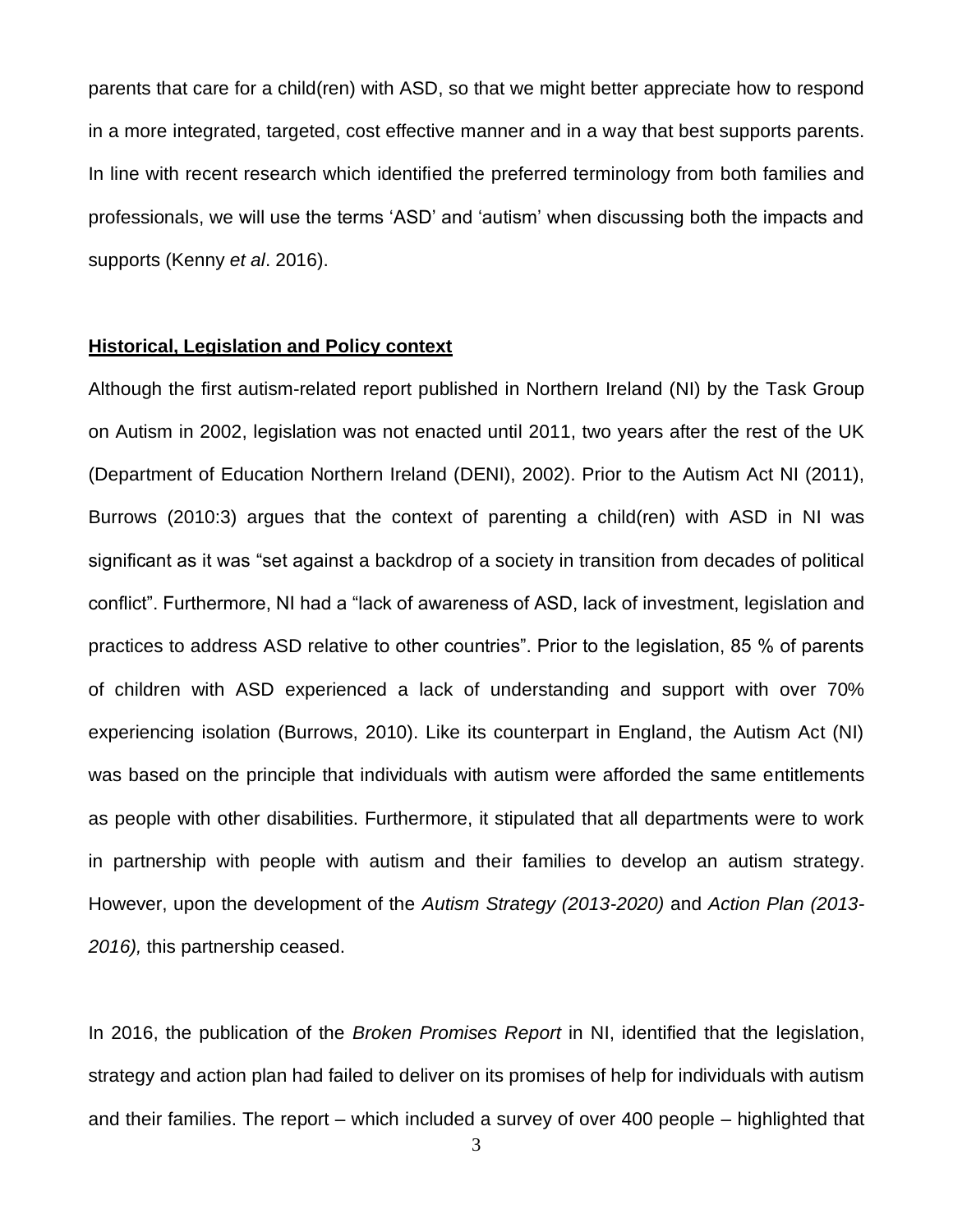services to support children with autism and their families had become worse rather than better. A recent evaluation of the effectiveness of Early Intervention Support Services in NI found that some of the referrals which involved a child(ren) with ASD, left workers feeling deskilled as they were not trained in the clinical issues surrounding autism (Winter, *et al*. 2018). Although best practice in assessing, diagnosing and supporting children with ASD should be comprehensive and team-based, it must also be carried out by professionals with specialist skills (NICE, 2012). Over the past five years in NI, diagnoses of ASD among children have increased from 286 to 757. However, the number of accepted referrals is significantly higher - 736 to 1257 (DoH, 2019). While there are specialist teams within the five Health and Social Care (HSCT) Trusts in NI, the demand for the service has resulted in lengthy waiting lists and supports. The recent *Still Waiting Report* (Northern Ireland Children's Commissioner for Children and Young People (NICCY), 2018) highlighted frustrations from children, young people and staff at the difficulties of accessing services. Staff highlighted the issue of reduced funding across the board – both statutory and voluntary – and an over-reliance on family support hubs due to the increased demand. Yet, due to this increased demand for limited services, early intervention is often not happening, and the needs of families are not being met. Recent Australian research found that despite parents acting in a timely manner, the average wait for a diagnosis from the initial appointment was 2 years and 4 months (Gibbs *et al*. 2019). They suggested that these 'missed opportunities' with regards to ineffective early intervention could be addressed by training professionals about the early indicators. In the *Broken Promises Report,* one mother stated that "there is no such thing as early intervention in Northern Ireland. How can it be when it takes nearly two years for a diagnosis and there are no resources or services available?" (Autism NI, 2016:17).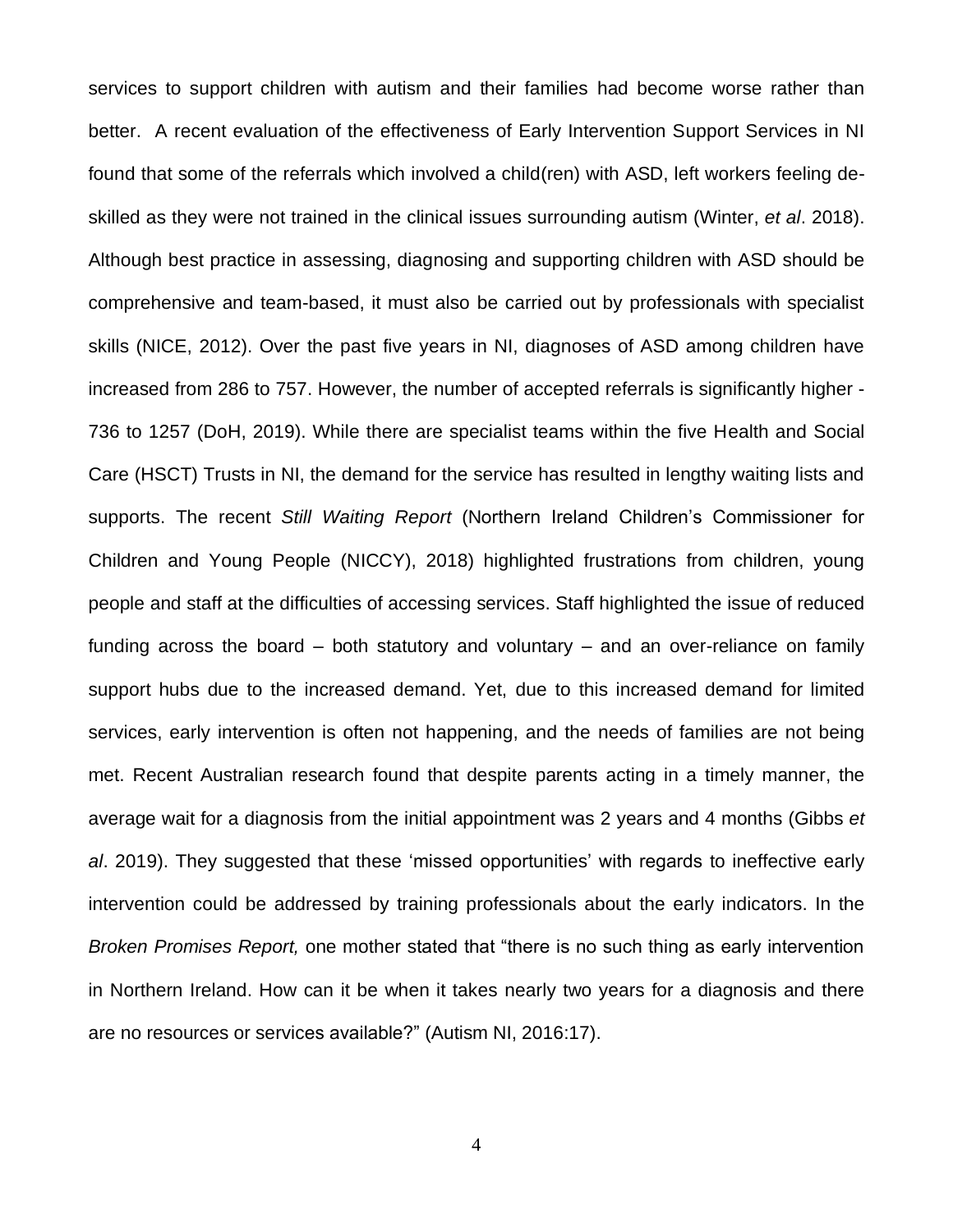This situation exists despite The Children (Northern Ireland (NI)) Order 1995 (Art.18) applying to all children 'in need', including those with a disability, stipulating that the provision of services to help support parents is a prerequisite for effective parenting. Indeed, under The Carers and Direct Payment Act (NI) 2002, practitioners have a statutory duty to offer a carers assessment and where necessary to provide services to meet those needs. In this, early intervention has been identified throughout policy as being crucial, as the earlier strategies are introduced, "the greater the likelihood that children and their families develop skills to alleviate stress, reduce burden and improve outcomes" (Guastaferro and Lutzker, 2018:8). However, early intervention is being prevented by the creation of policy chimneys that slow down and frustrate the best efforts of HSCTs to fulfil its statutory obligations, leaving children and parents exasperated and stressed. Indeed, by the time services are offered, parental stress and the impact of caring for a child(ren) with ASD can be so significant that it can negate any initial positive effects of interventions (Dempsey, 2009; Osborne *et al*. 2008). The remainder of this article shall now focus on this, highlighting the particular effects on parents that care for a child(ren) with ASD.

The overall aim of the article therefore is to:

- Critically analyse the current evidence-based research on the impacts on parents who have a child(ren) with autism.
- Provide a critical review of local Northern Ireland (NI), national and international literature, focusing on the impact and stresses of parenting a child with autism.
- Consider the limitations of current evidence-based supports and further address how gaps in services can be met.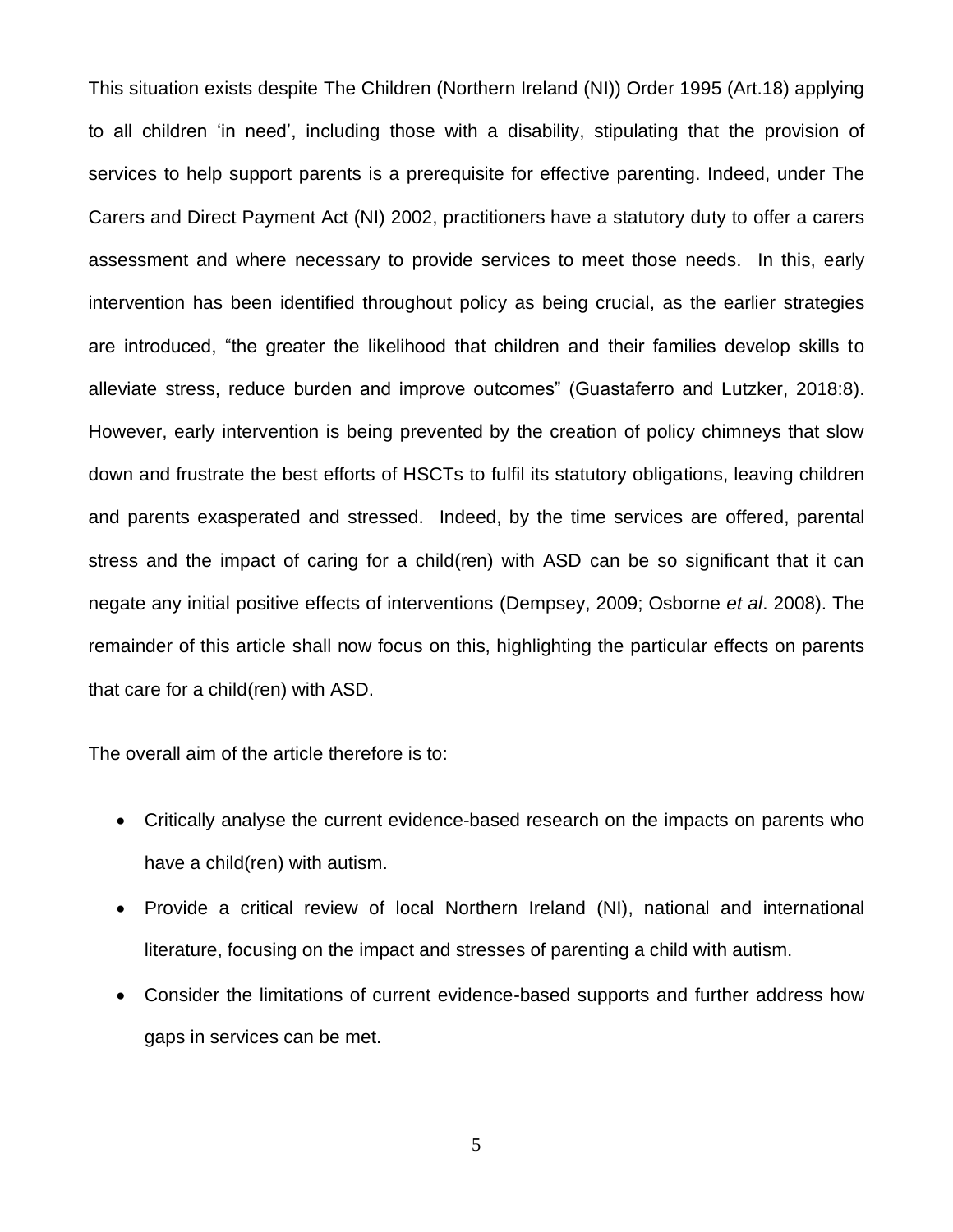- Identify how social work, alongside other professions, should consider autism as a family issue and recognise the importance of supporting primary caregivers.
- Identify gaps in our knowledge, to provide future researchers "with an opportunity to identify where future studies may be needed" (Hayes and Watson, 2013:630).

Additionally, recent reviews (e.g. Chan *et al*. 2018) have emphasized the necessity of considering how parenting a child with ASD can potentially impact the family as a whole. Consequently, this review also hopes to expand on this holistic way of thinking by considering the impacts and parental stresses from a social work perspective.

# **The impact of parenting a child with ASD**

The importance of understanding the impact of parenting a child(ren) with ASD has been highlighted in three recent key reviews published within the last five years. Hayes and Watson (2013) in their meta-analysis of the data returned in 15 studies, compared the impact of parenting stress in children with ASD, Typically Developing (TD) and with other disabilities. This review highlighted that practitioners often have a limited conception of stress and its antecedents, arguing that there is an urgent need to understand this growing phenomenon. Hayes and Watson (2013) argue persuasively that only through understanding stress and its causes can we begin to create more targeted interventions to support the whole family. Yorke *et al's* (2018:3394) meta-analysis of the data returned in 61 studies found that research in the general population has shown that parenting stress and mental health, although related, are separate concepts, "with each tending to increase the vulnerability to the other". Given this, it is important to understand the individual nuances of the impact of parenting a child with ASD. Also, a recent narrative review of 132 studies identified that the largest concentration of the literature related to parenting a child(ren) with ASD focused on stress (Bonis, 2016). This was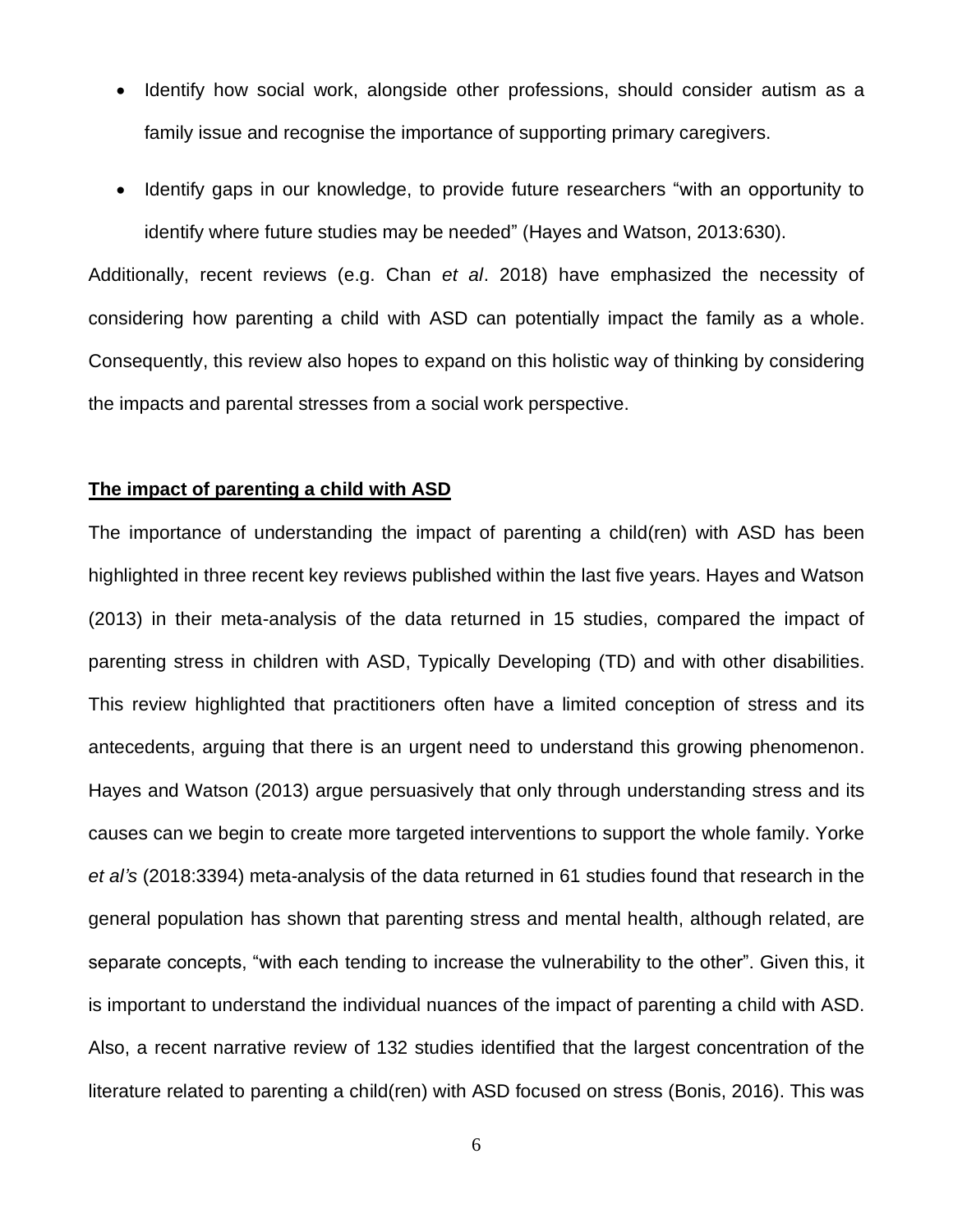followed by studies which focused on interventions to manage behaviours. Although these interventions are evidence-based, the review highlighted that parents still continue to report stress. To address *why* this stress is occurring, this review will highlight the reported maternal and parental stresses and then identify supports beyond behaviour-based interventions which have proven to be effective.

# • 'Behavioural issues'

Behaviours which are deemed to be socially inappropriate, challenging and disruptive, are highly prevalent in children with ASD. Research suggests that these behaviours are 3 to 4 times more likely to be present in children with ASD and intellectual disabilities compared to children without (Durand *et al.* 2018). Indeed, social work researchers have made key contributions to research examining how these behaviours can impact on families. Seltzer *et al*. (2010) found that due to the 'problem behaviour' linked to children with ASD, parents are likely to report more stress and psychological symptoms such as anxiety and depression. Furthermore, this pattern of stress reaction is comparable to other groups experiencing chronic stress, such as individuals suffering from PTSD. This study highlighted the importance of understanding the potential long-term impact of how these stressors can accumulate over years of caregiving.

• Coping Strategies

The transactional model of stress and coping highlights how parents perceive the situation and ultimately decide on coping strategies used (Folkman and Lazarus, 1984). Recent research from Australia highlighted how both parents feel "controlled" by ASD, yet mothers reported greater levels of emotion-focused coping such as denial or avoidance (Pepperell *et al.* 2018:1396). Although a small study of 10 couples, the findings echo earlier qualitative studies which highlight the differing impacts on mothers. However, observations noted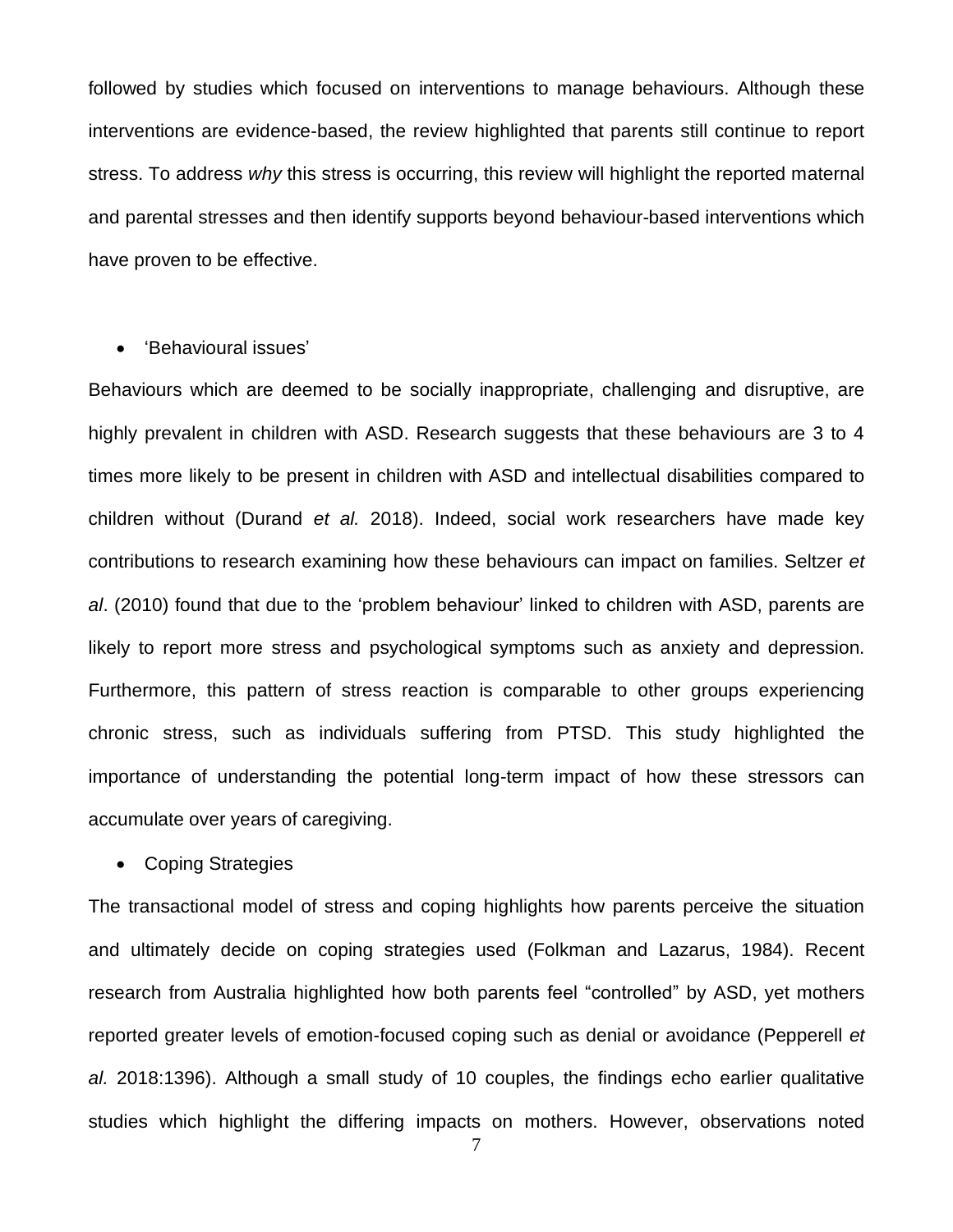throughout the interviews and from some of the mothers' comments, indicated that fathers also used emotion-focused coping strategies but where perhaps less willing to share it with strangers. Grey's (2003:634) research, in a sample of 53 parents, highlighted the "differing personal impact" of autism, and how the mothers' presented as "significantly distressed". Interestingly, although the fathers reported more problem-focused coping mechanisms, they highlighted that the most serious impact that their child's autism had on them was indirectly, through the stress experienced by the mothers.

Although this process of stress and coping is unique to each parent, Ang and Loh (2019) suggest that this research has tended to focus on understanding how parents cope with the symptoms and behaviours instead of understanding coping as a moderator of stress in parents. Although previous studies have identified maternal anxiety to have a stronger association with child(ren)'s behaviour problems (Jones *et al*. 2013), their study of 96 fathers and 106 mothers found that there was not a significant difference in levels of anxiety and depression for both parents. Active avoidance (giving up on oneself, blame, critical, expression of negative feelings) coping emerged as a significant moderator for stress in both mothers and fathers. The researchers identified that due to the method used - self-report questionnaires - that fathers may have adjusted their emotional responses to what they believed to be socially desirable. Furthermore, Ang and Loh (2019) identified that the study was small and not reflective of how parents coping strategies may change over time. They recommended that longitudinal studies are required to address any future transitions.

• Feelings of loss and grief

Research suggests that it is "usual" for the family to grieve the loss of the 'normal' child while coming to terms with it both emotionally and practically (Morgan, 2017:29). For practitioners, there is the importance of recognizing that grief can be "a meaningful reaction to any form of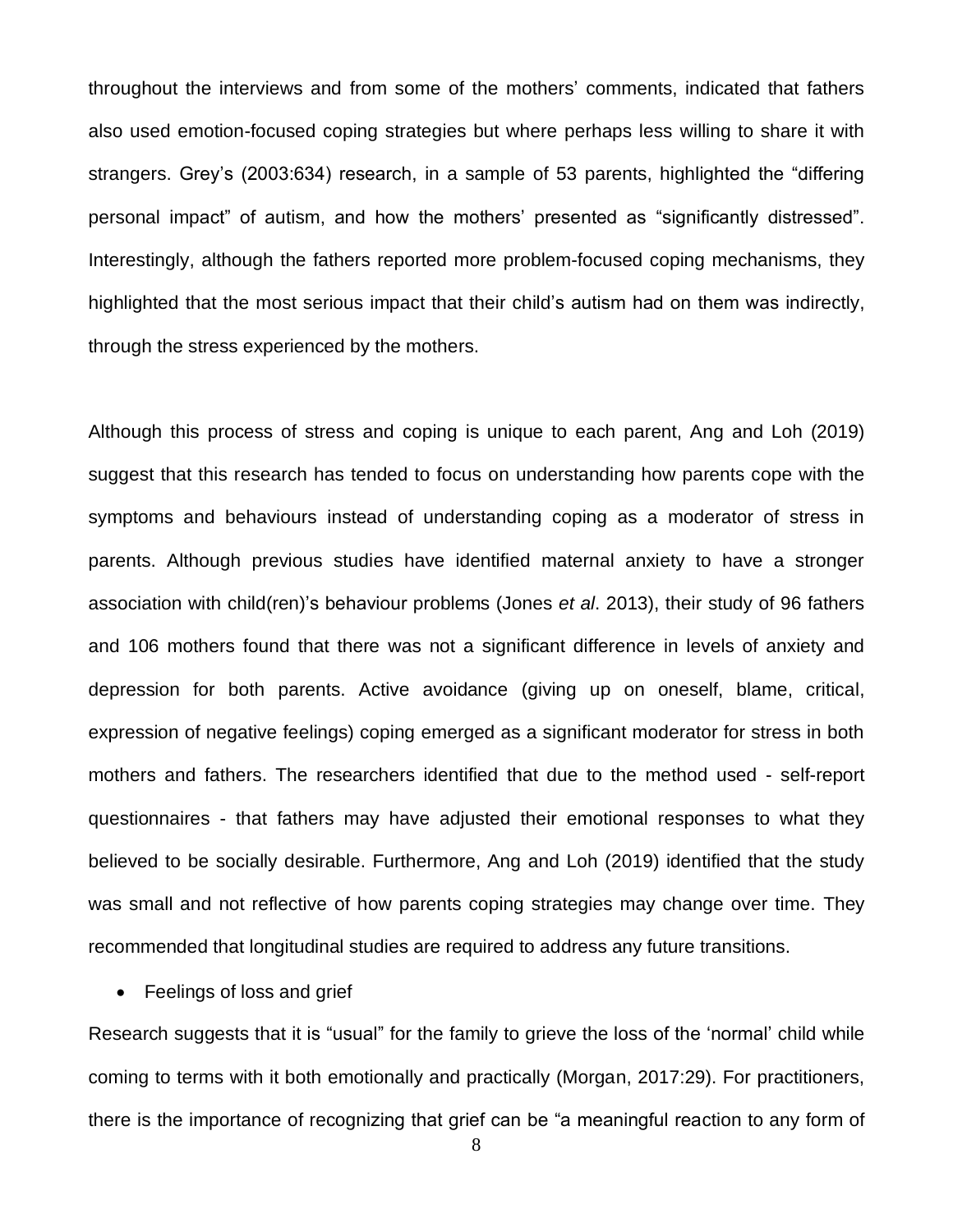significant loss" (Thompson, 2016:36). Furthermore, there is the need to consider the "complex emotions and processes of grief" (Stroebe *et al*. 2017:468). Indeed, a mother in Grey's (2003:636) study reported that she was in a "state of constant grief". Yet, "the extent and pace" of the grief process is unique to each individual (Morgan, 2017:29). Recent perspectives from Spain highlight that in considering these feelings of grief, mothers experienced more emotional intensity, with the fathers wishing to focus on practical behaviour to help their child (Fernańdez-Alcántara *et al*. 2016). Further insight from Thailand identified how mothers experienced "intolerable anger, sorrow, distress and uncertainty" (Sukmak and Sangsuk, 2018:747). Although both were small-scale studies, they both identified how mothers can simultaneously experience feeling trapped within their grief yet experiencing constant future worry for their children. Both studies recommended that further quantitative studies be undertaken to evaluate the intensity of the grief symptoms, considering the specific features of ASD.

#### • Bi-directional nature of attachment

Yirmiya and Shaked, (2005), in their meta-analysis of 17 studies found that the relationship between caregiving quality and attachment is especially relevant to autism, given the parenting difficulties, the increased stress and greater risk of maternal mental health. Recent Australian research by Teague *et al*. (2018), has explored this further, highlighting the bidirectional nature of attachment. Their study compared 29 parent/child with ASD dyads to 20 children with other developmental disabilities, finding that children with ASD are more likely to experience higher levels of stress, anxiety and attachment insecurity. The study emphasized the role of maternal mental health as predictors of attachment in children, recommending that mothers of children with autism need support in improving their mental health and parenting practice.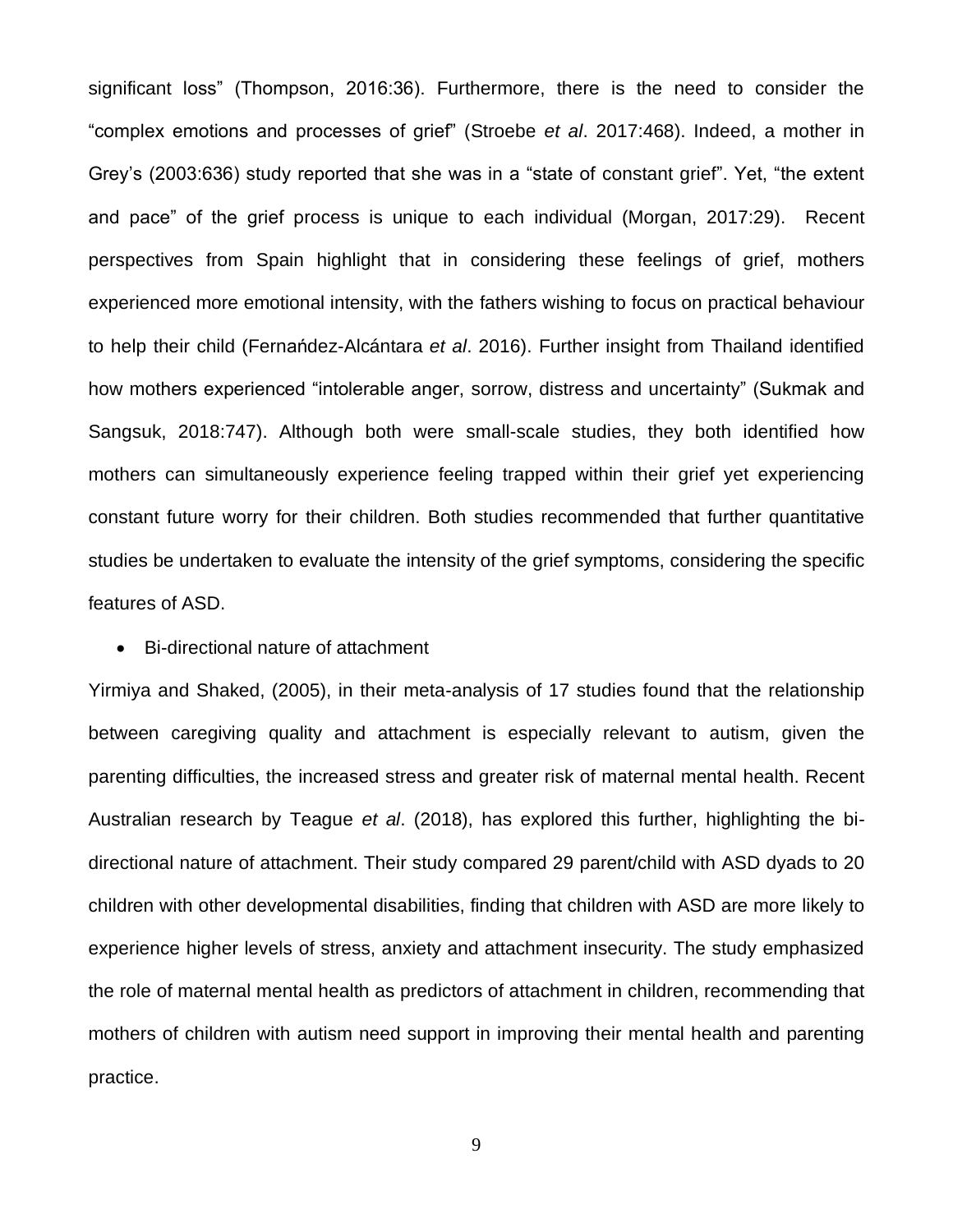#### • Future related worries

Levin and Scher's (2016), comparison study found that mothers of children with autism are more likely to report more sleep issues and higher stress than mothers of a typically developing child. Indeed, a United States (US) study of 70 mothers of children with ASD, found that 77% presented with clinically significant levels of stress (Kiami and Goodgold, 2017). The study also highlighted the need to consider interventions which address the socioemotional impact of parenting a child with ASD, moving away from the focus on behaviours. Research has highlighted how the diagnosis process can be stressful for parents, yet findings from a recent quantitative study highlighted how this long process can actually have a positive impact on maternal stress levels (Reed *et al*. 2019). In this study of 67 mothers, what was identified to be the most important factor in achieving this positive impact, was the interpersonal skills of the involved professionals. Indeed, taking a strengths-based approach when working with families with autism has been identified to be crucial in promoting positive coping strategies and encouraging resilience (Steiner and Gengoux, 2018).

Chan *et al.* (2018:28), considered the mediating factors between child ASD symptoms and parental affective symptoms, and how the impacts of this process should be considered within the family. The study highlighted how future-related worry and parenting stress were the strongest mediators between the two. The researchers recognised the study limitations, in that 86.1% of the 375 participants were mothers, and further addressed the need for a more robust randomised-controlled trial to further evidence whether a family approach is more effective than an individual in promoting the adaptability of families raising children with ASD. Further limitations included the reliance on parents' self-reports, identifying that the results may be subject to common method biases. Yet, the findings highlighted the importance of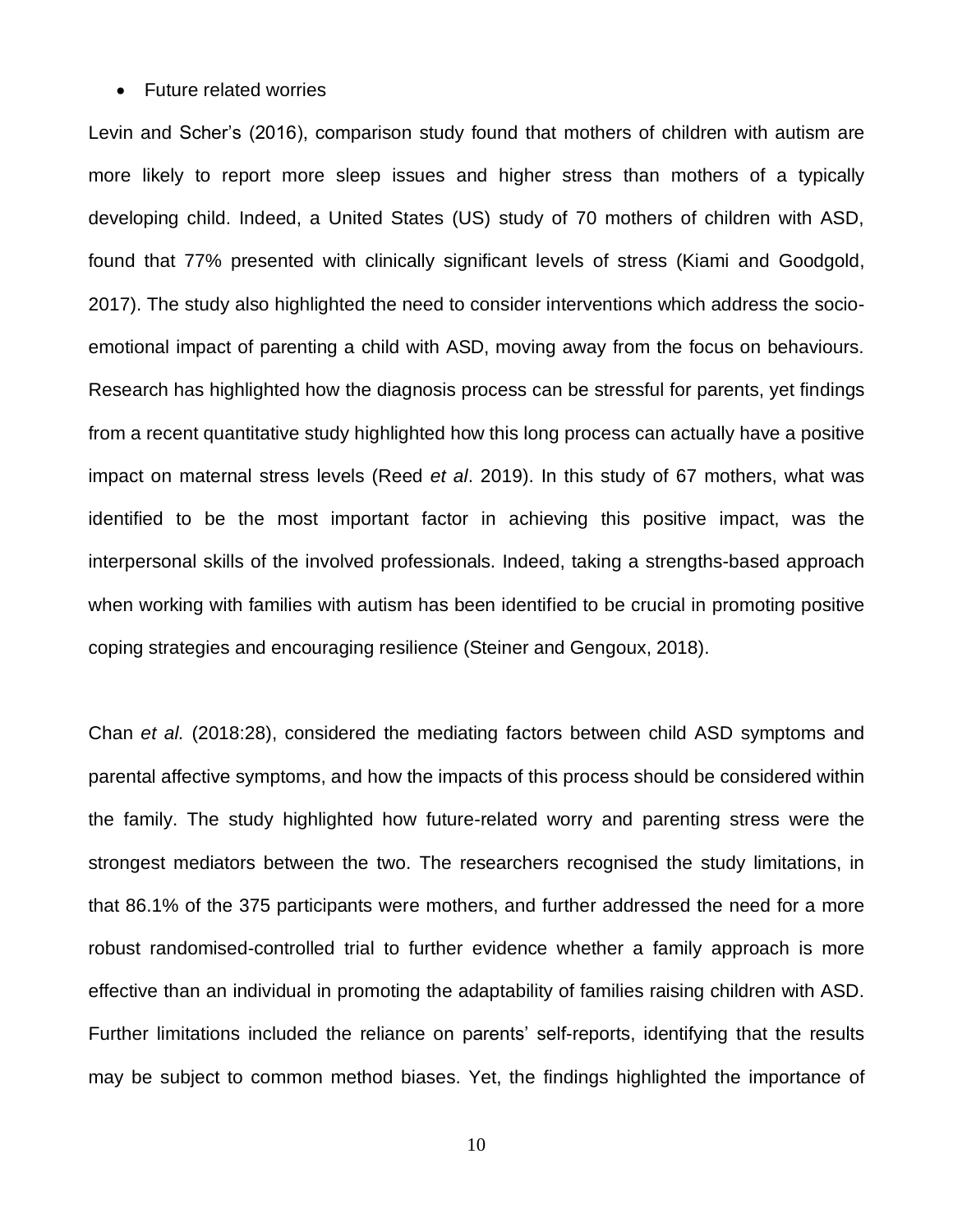considering a family-focused intervention approach that supports the whole family of a child with ASD.

#### • Social Isolation

Findings from recent research with 544 caregivers of a child(ren) with ASD, indicated that social isolation can be a major contributor to parental stress (Sim *et al*. 2018). A major sociological perspective on parenting stress is the stress process model, which helps to explain socially patterned distributions of strains and mental health (Pearlin, 1989). Research identifies mothers of disabled children to be on the edge of society, with many experiencing isolation, loneliness and poor physical and mental health (Shearn and Todd, 2000). Knight (2013) argues that the sociocultural narratives of these mothers, are underpinned by the intersecting identities - the 'self-sacrificing mother', the 'resilient mother' and the 'advocate mother'. Indeed, the combined sociocultural identity of 'mother' and the normative expectation that a disabled child will be supported by the family strongly influences both the role and identity adopted by mothers in this context. This amplifies the marginalization of both mother and child (Zibricky, 2014). A key part of this special mother identity is prioritising the child's needs at all times, however many mothers report to feeling judged by society and family (Cronin, 2018).

### • Stigma

Bonis (2016:156) suggests that parental stress "is compounded by the ongoing negative stigma associated with ASD". Recent research from Hong Kong among 424 parents of children with ASD, found that most identified with what Goffman (1963) terms 'courtesy' stigma – due to their association with individuals who are publically stigmatized (Chan and Lam, 2018). A recent US study of 50 mother's highlights this "unique impact" of stigma on families with ASD children compared with other disabilities due to the symptoms not being physical or visible (Chiaraluce, 2018:2899). This study argues that these families are under-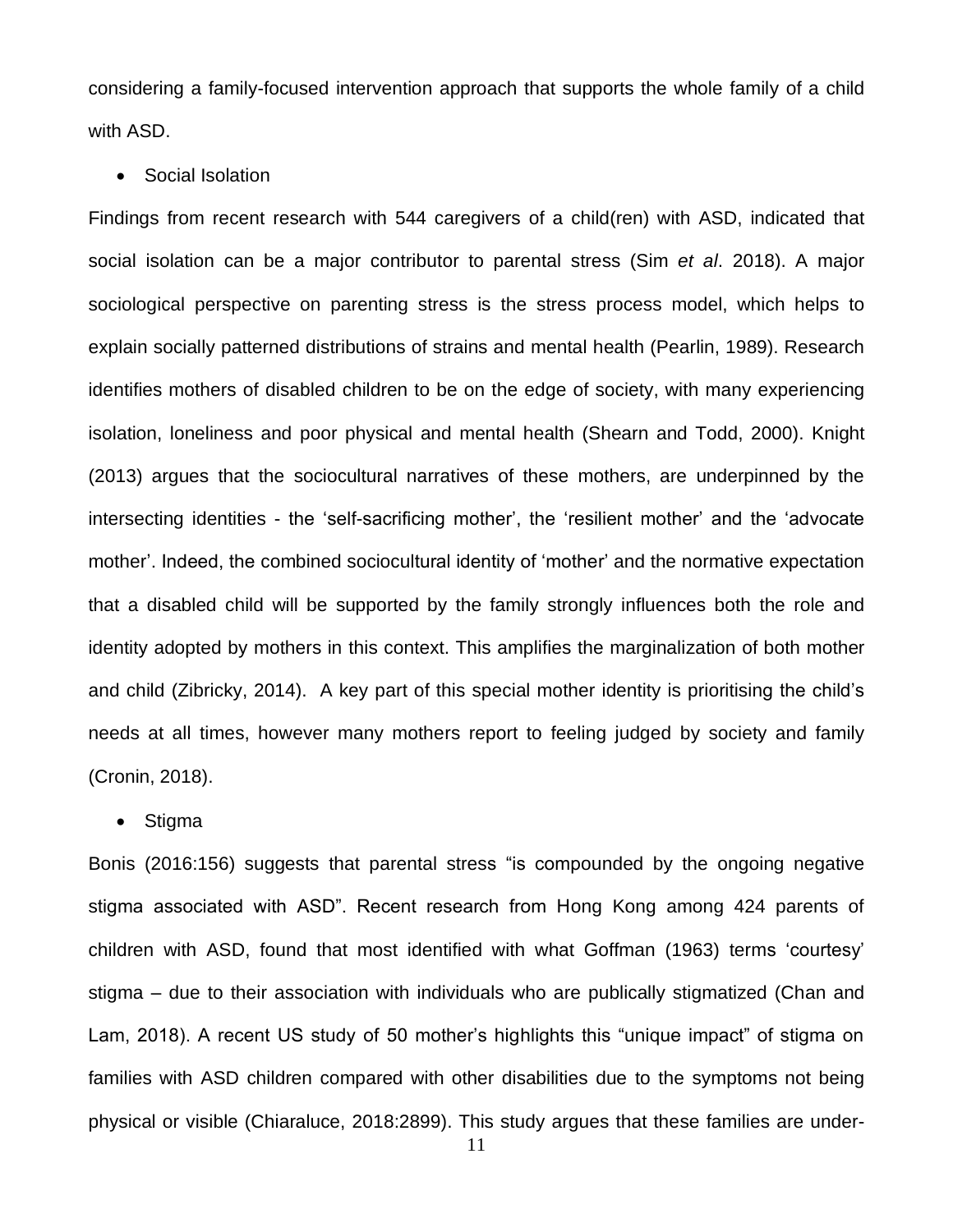acknowledged in the discussion of family marginalization. Many of the mothers reported feeling additional pressure from family who simply believed that the child's behaviours required more effective "discipline". Additionally, supporting research has found that older generations may be more likely to blame the parents and "question the credibility" of the autism diagnosis (Iadorola *et al*. 2019:26). Indeed, as reflected in Grey's (2003:637) study, the mother's believed that their husband's, family and people outside the family unit viewed them "as the parent most responsible for their child's behaviour." Practitioners need to be aware of these "blame narratives" and be mindful of how interactions could be perceived as 'power over' instead of 'power with' (Davis and Manago, 2016:80; Dumbrill, 2006). Being mindful of this "relational power" underpins anti-oppressive practice, and skills of empathy are essential to convey an understanding of the lived experiences of the families (Smith, 2008:52).

However, Chiaraluce's (2018:2899) study also highlighted that although the mother's identity may have changed, many experienced the loss of their previous identity in recognition of a new one, empowered by their experience. One mother reported "it's a burden, but it's mine and that makes me feel powerful". Although this study was a small sample which recruited white (75%), middle-class (96%) participants, the focus on how mothers perceived their identity is crucial in understanding the importance of empathic, respectful practice. Further qualitative studies have found that parents of children with autism often report a positive outlook on what is important in life and an increased understanding of themselves (Ooi *et al*. 2016). Thus, although parents experience high levels of parenting stress, "they simultaneously report having positive experiences with and feelings about their child" (Bishop-Fitzpatrick *et al*. 2019:76).

• Impact of role specialisation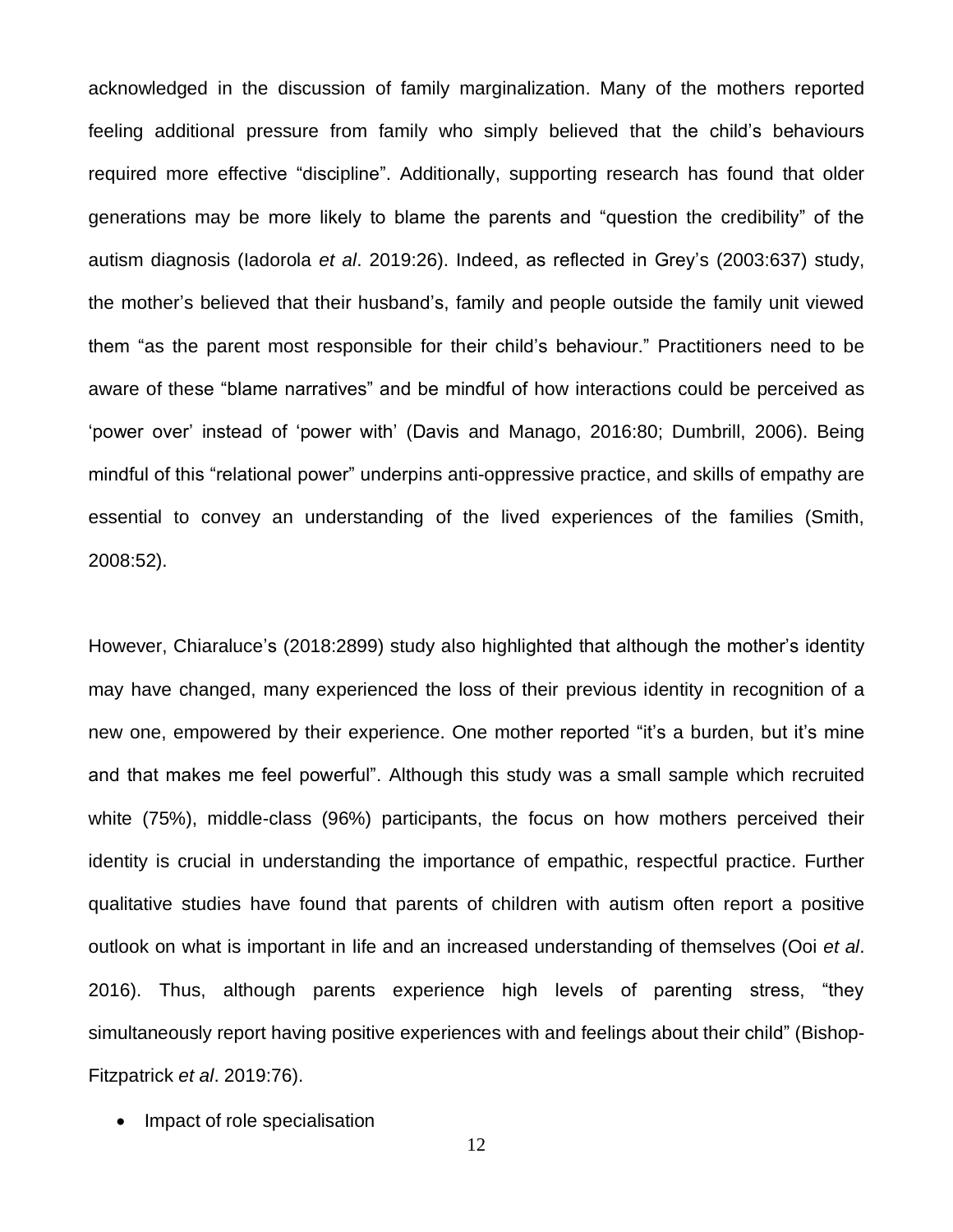The evidence suggests that mothers can often experience greater stress due to differences in role specialization, such as the focus on caregiver demands (Hartley *et al*. 2014). A recent Italian, cross-sectional study, examined how the subjective and objective burden in families with ASD child compared to families with a child with Down Syndrome and in families of a child with Type 1 diabetes (Picardi *et al*. 2018). Mothers of children with autism reported greater subjective burden than fathers. In the two other groups, no gender differences were observed in subjective burden, leading the researchers to conclude that mothers may feel overwhelmed when facing the caring demands of supporting children with autism. This was a large sample size – 644 mothers and 536 fathers - and is one of the few papers found which addresses the significance of including the fathers. Indeed, as the authors note, in Italy and across Europe, fathers are involved in the care of their children and should be included in all future research addressing the impact of autism on a family.

A further finding from this study highlighted that the adverse impact on parental work was higher in the ASD group than two others. Indeed, Nomaguchi and Johnson (2016) found that unemployment and inflexible work schedules were related to higher levels of stress – for both mothers and fathers. Morris (2012), in examining the relationship between work and poor mental health between mothers of a child(ren) with autism and mothers of a typicallydeveloping child(ren) found that work can have a positive impact on mental health - especially so for mothers of children with autism as they viewed the workplace as a place of respite.

Longitudinal research has shown support for child emotional and behavioural problems and parent psychological well-being (Bagner *et al.* 2013). Indeed, a recent 3-year, longitudinal study of 188 families found that child autism symptoms led to an increase in stress in both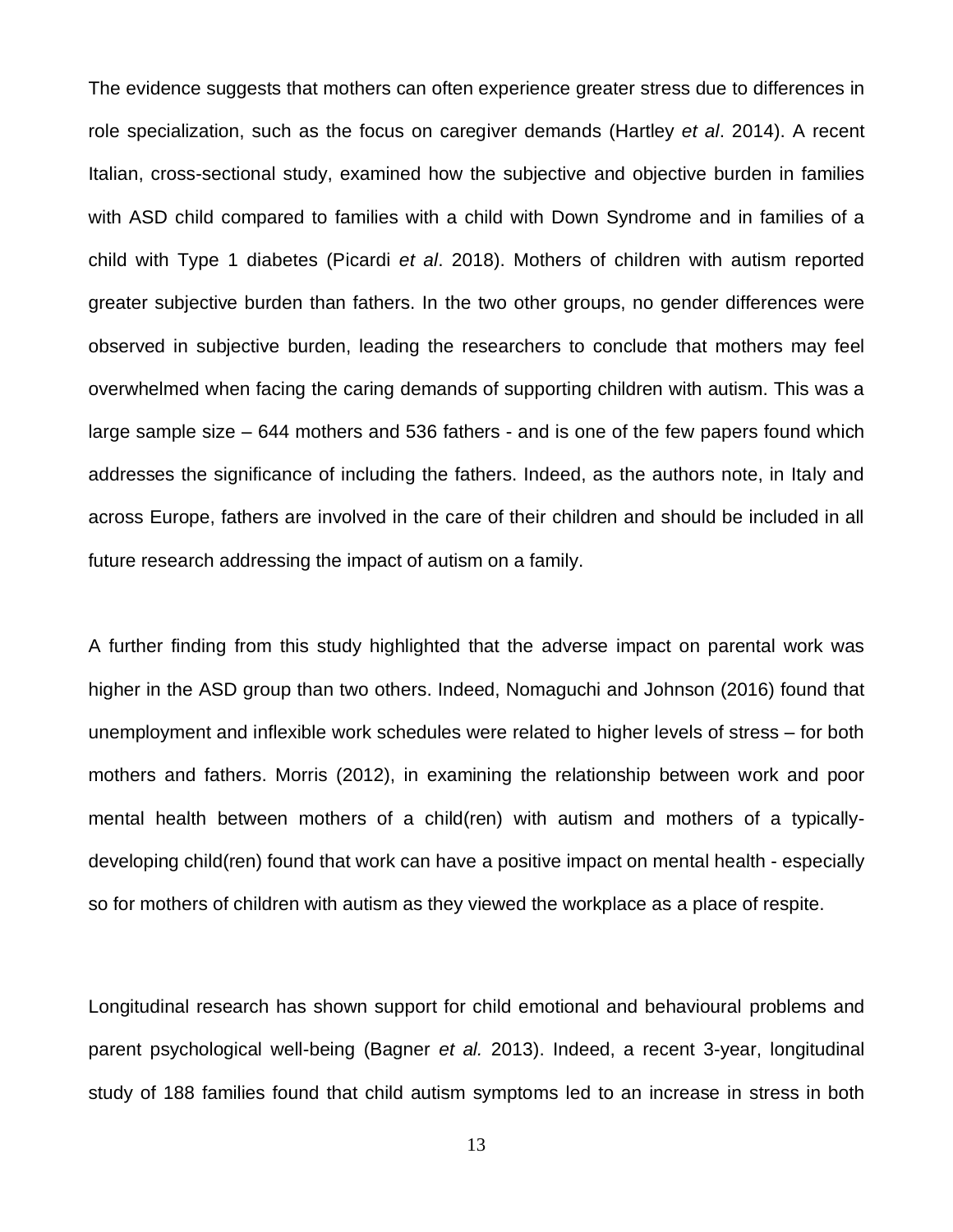parents; however, the stress was significant for mothers (Rodriguez *et al.* 2019). Furthermore, this study also highlighted the bi-directional link of this stress – over the 3 years, the four waves of data collection highlighted that this stress was both internalized and externalized by the children (aged 5-12). This particular study is robust in that it separately assessed both mother and father reported measures of child functioning and stress in a longitudinal design. Furthermore, the findings support those of previous studies, emphasizing the potential impact of parenting stress on the whole family (e.g. Zaidman-Zait *et al*. 2014). However, the study sample was largely White European with middle socioeconomic status and only recruited families with two co-residing parents, thus limiting the generalizability of findings.

These types of social patterns and stresses are best explored through population-based studies which use a representative sample of a large-scale population to increase the generalizability of the findings. Tosika *et al*. (2011:97) was the first study to separately examine the association of ASD and Intellectual Disability with child behavioural/emotional problems, and maternal mental health, using the population-representative sample of 18,415 children of the 1999 and 2004 Office of National Statistics (ONS) surveys from the UK. Through face-to-face interviews, the study showed the presence of ASD to have "a significant independent association" with maternal emotional disorder. This study further strengthened the internal validity of the findings as it considered the moderating effects of the family's socioeconomic position. In families of high adversity, the presence of low maternal mental health was likely to increase the behaviours of the child. This study is important as it clearly highlights that mothers of a child with autism are more likely to experience higher levels of stress than any other group. Although a study with strong citation indices, it highlights that population-based surveys often only ask one primary caregiver, in this case 94.3% mothers, emphasizing the gap in the literature in trying to understand the impact on fathers and thus on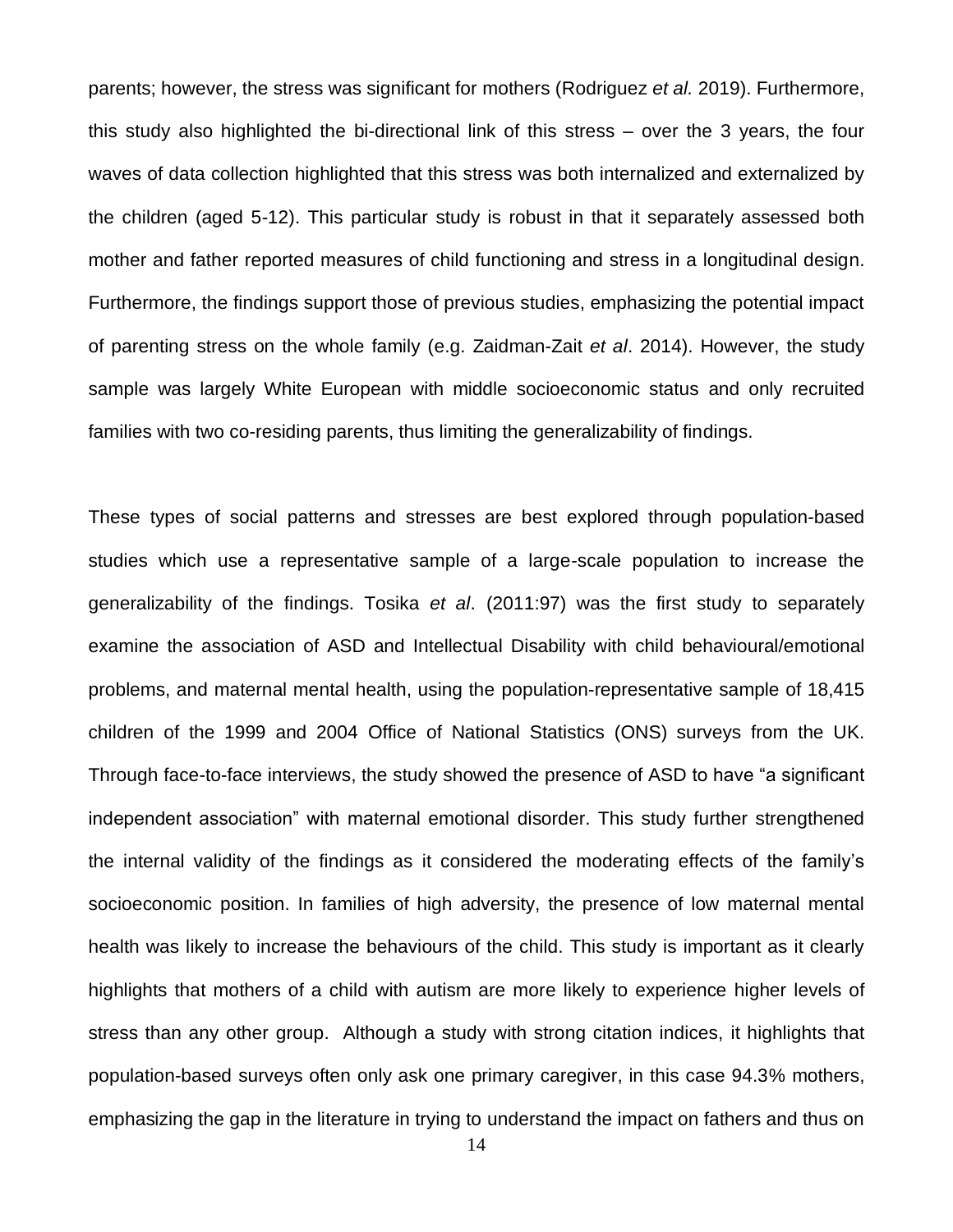the whole family. Considering how these stresses can impact upon the family is essential – the next section will examine how appropriate supports could provide an alleviation of this stress, and potentially build family stress resilience.

#### **Supports to help manage the impact and stresses of caring for a child with ASD**

Research generally concurs with the correlation between the severity of ASD behaviours and the resulting increase in parenting stress (Rodriguez *et al.* 2019). Applied Behavioural Analysis (ABA), which focuses on observing and measuring the behaviours to be changed, was identified in the 1960's to be a successful intervention when used with child(ren) with ASD, whose behaviours were deemed unmanageable. Wolf *et al.* (1964) seminal study resulted in the first successful intervention with a child with ASD that was reported in the scientific literature, paving the way for the evidence-based intervention of Applied Behavioural Analysis. Their study focused on a 3-year old boy who was referred to a hospital for people experiencing mental ill-health under the common but inaccurate diagnosis of the time – childhood schizophrenia. Through teaching the parents the skills of ABA, this study became the first successful intervention which was reported in the scientific literature. Although, many new contemporary techniques and assessment strategies have been developed which identify the social ecology of autism, ABA remains the most dominant, evidence-based intervention (Guastaferro and Lutzker, 2018).

Yet, recent comparative research has identified how the delivery of ABA interventions can vary between different countries. Liao *et al*. (2018) examined the perspectives of parents and agencies (who delivered the ABA intervention) in the UK and China. Their results emphasized that in China, there was a parent-focused approach to the intervention, whereas in the UK, professionals tended to work on a one to one basis with the child(ren). While the authors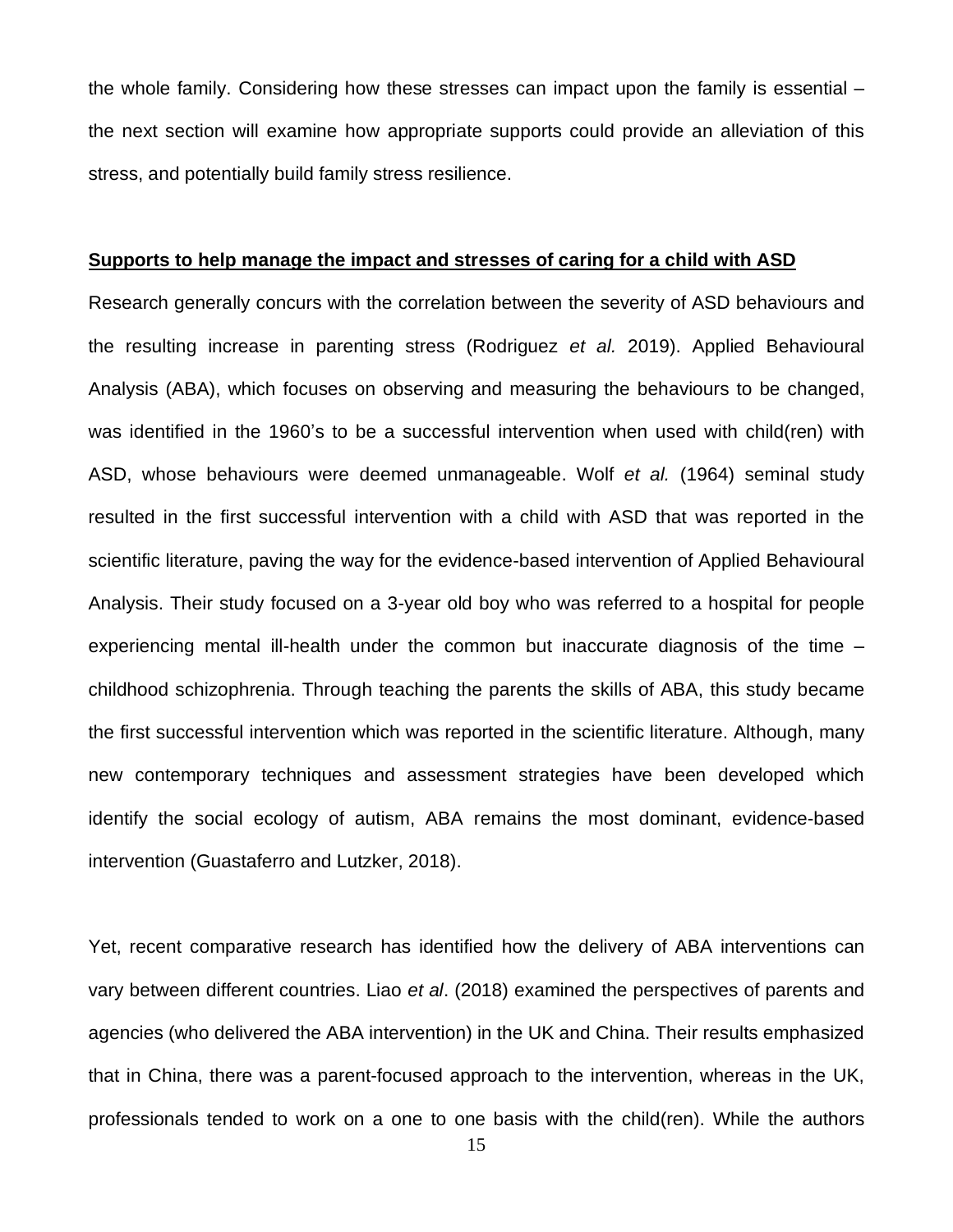acknowledge that there can be no one size fits all approach, their research identified that in China, working closely with the parents led to the belief that having well-trained parents could result in them adjusting the ABA-based intervention "closely to their daily lives" (Liao *et al*. 2018:22).

Although ABA is a proven evidence-based intervention, widely available in North America, families in Northern Ireland have campaigned for it with no results (Dillenburger *et al.* 2014). In Northern Ireland, the 'eclectic' approach is favoured, i.e. a combination of different treatments and therapies, which includes diagnosis and support from a number of health-care professionals. Gillen and Keenan (2017) argue that there is no evidence-base for this approach. Furthermore, they suggest that due to the limited knowledge of policy-makers regarding ABA supports, children and families are being denied access to evidence-based supports. Yet, the increasing economic and social cost to families and society "can only be mitigated by effective interventions and supports" (Keenan and Dillenburger, 2018:1). In contrast, Kiami and Goodgold (2017:7) argue that this approach in training parents to manage the child's behaviour "is narrow in scope and fails to address the socio-emotional impact of parenting a child with ASD". Indeed, this focus on behavioural management strategies, arguably fails to address "the types of psychological distress" most often reported by parents (Feinberg *et al*. 2014). As most of the supports are child-focused, although parenting stress is a "clear target" for interventions, it is rarely addressed (Neece and Chan, 2017:112). Indeed, Factor *et al.* (2019) would further suggest that how the intervention actually impacts the parent(s) has received even less research attention.

# **Recommendations for practice.**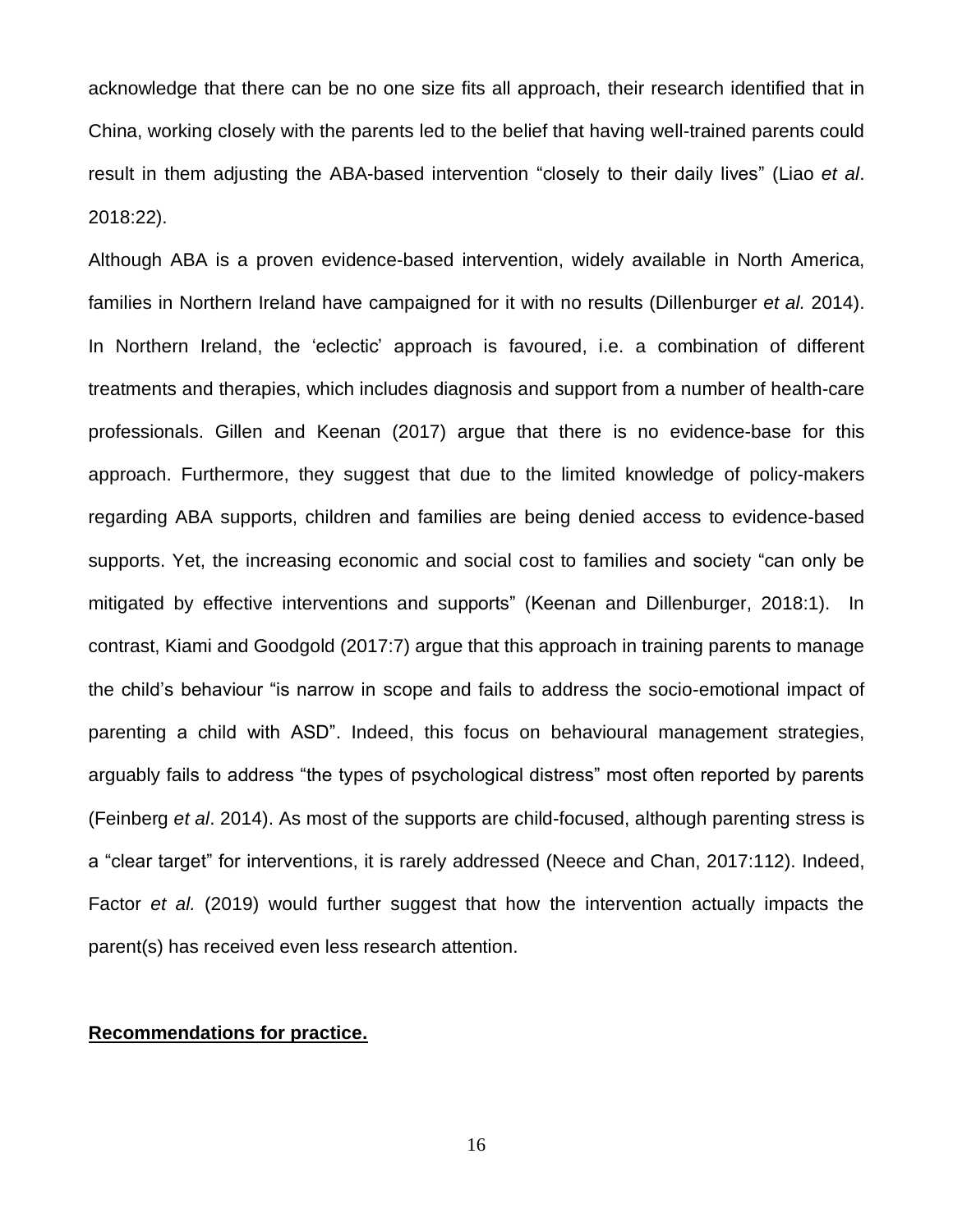Catalano *et al.* (2018), in their systematic review of 23 studies, identified 3 themes as central to improving the mental health of parents. Using these themes, we address supports identified by the literature as having effective results.

# • **Access to social support with similar parents**

Catalano *et al.* (2018) review highlighted that one of the most effective supports was through parenting social support groups. Support groups have been identified as crucial in providing a refuge from the "otherness" which families experience, providing parents with a safe place "to reframe their ideas of ASD, family and identity" (Chiaraluce, 2018:2900). Further longitudinal research with 110 parents over a seven-year period emphasized the importance of strengthening the support networks of parents (Benson, 2016). This research further highlighted that social networks can have a positive effect on parenting efficacy – empowering parents to believe that they themselves have the resources to best support their children. Yet, Picardi *et al*. (2018) suggest that practitioners need to look for more creative methods to increase social support, beyond support groups. They highlight the importance of interpersonal relationships and recommend that interventions should aim to improve social interactions within the natural social network.

This access to social support is reflected as being especially challenging for underrepresented groups in the research. A recent study from the United States focused on the perspectives of 58 parents from three different cultural groups – black, Latino and Korean (Stahmer *et al*. 2019). The study also included the perspectives of 55 autism service providers. The families reported that challenges such as language barriers were enhanced by the feeling that they were being judged by practitioners for being a 'failed parent'. The practitioners highlighted that they perceived the family challenges as a lack of engagement.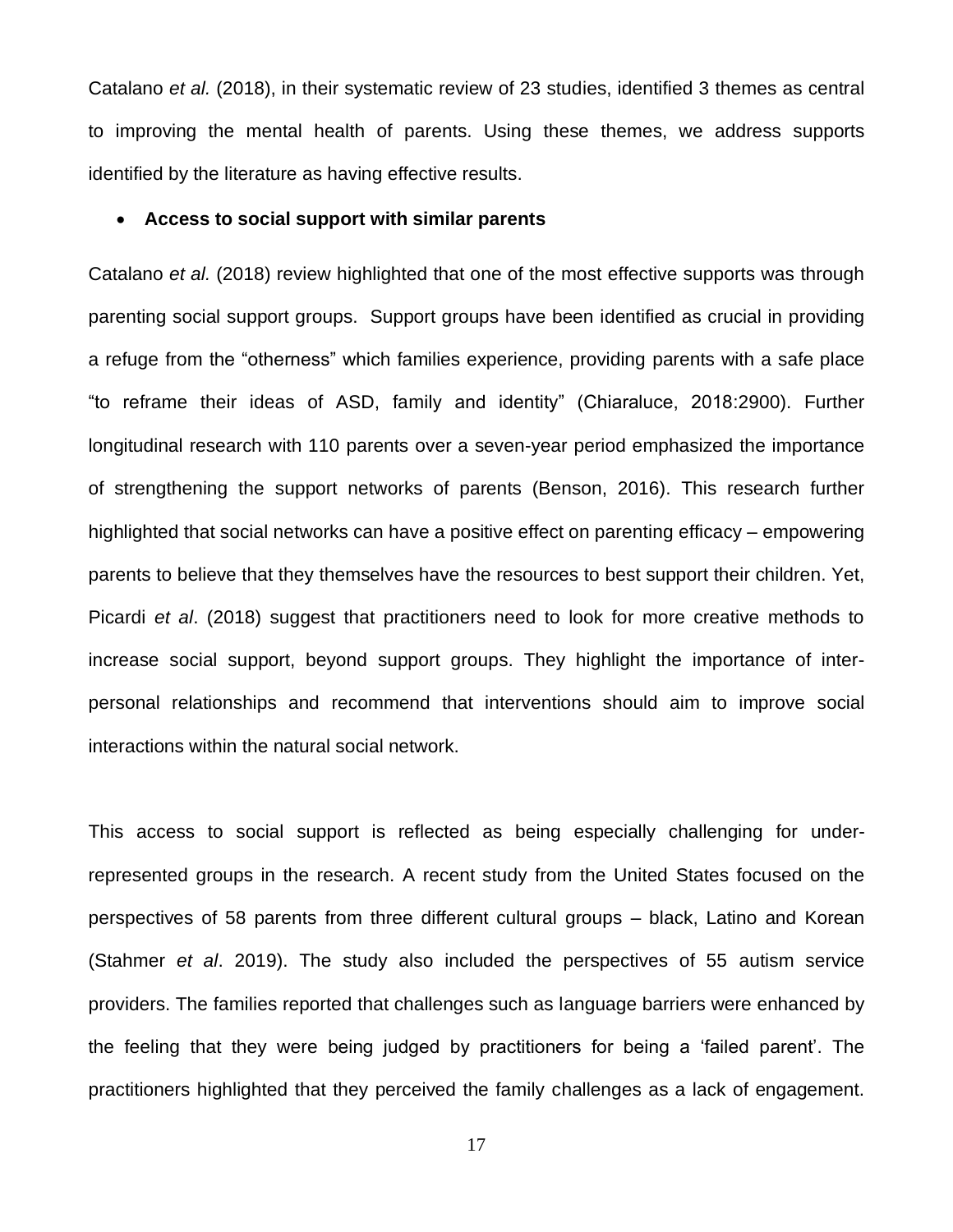Although seeking the views of both families and professionals allowed for a "balanced understanding of the process", the findings revealed that parents especially, wished to have a relationship and trust-based partnership with the service providers (Taylor *et al*. 2015:69).

# • **Professional training in skills development**

Findings from a recent narrative review (Bonis, 2016), found that programs dedicated to managing stress which focused on acceptance and commitment had positive results – changes in parenting approaches to managing the child's care resulted in minimizing stress. Mothers are better able to set limits while fathers satisfaction with parenting is enhanced (Falk *et al*. 2014). Strengthening problem-solving skills, have also been identified as an effective support to manage maternal mental health. However, Feinberg *et al*. (2014: 42), US study, assessed the effectiveness of this support among 110 mothers and concluded that while it was deemed effective at the three-month follow-up, further longitudinal study was required.

In their meta-analysis of 11 studies, Tarver *et al*. (2019) reviewed the effectiveness of Behavioural Parent Intervention. This review highlighted the difficulties of post-intervention data as only three included a six-month follow up. Yet, it further emphasized that "parents may struggle to know how best to respond to their child and report permissive management strategies" (Tarver *et al.* 2019:2). This highlights the importance of educating parents, while ensuring that practitioners have the knowledge and skills required to provide this information. Additionally, a recommendation from this paper is that staff are trained in ABA and that this type of intervention is used alongside more traditional methods of intervention in NI.

# • **Gaining knowledge regarding ASD**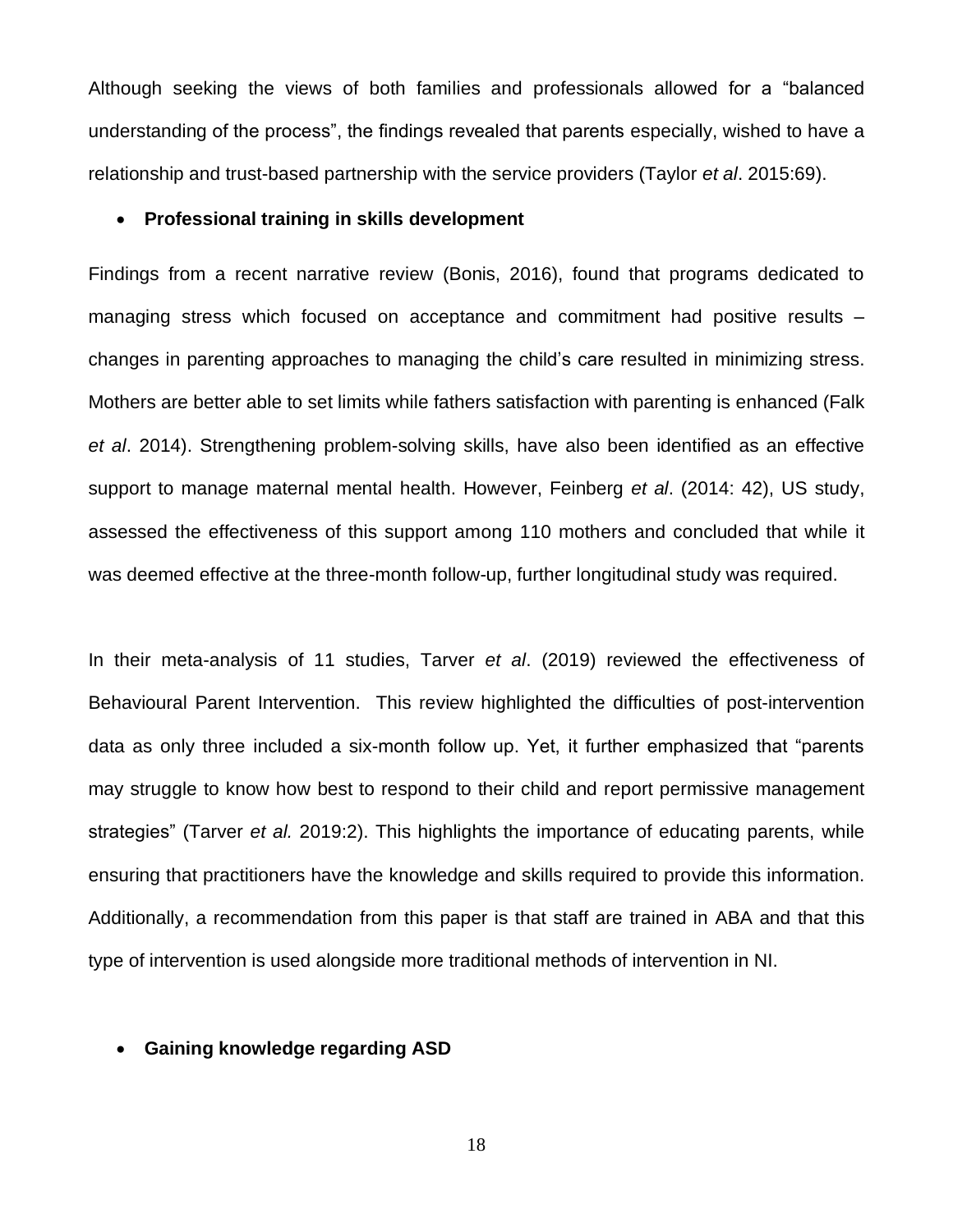Evidence shows the importance of collaboration – working with a provider "who is willing and able to share appropriate evidence-based information are more satisfied with the health care experience and experience less stress" (Rivard et *al*. 2015; Bonis, 2016:155). Strategies are needed to teach parents to effectively cope with the stress as well as the daily challenges of managing the family as well as managing the behaviours (Sikora *et al*. 2013)**.** Health care providers frequently attribute the child's behaviour to poor parenting and disregard parents' concerns (Nealy *et al*. 2012), yet provider knowledge is critically important in determining a diagnosis as early as possible. Indeed, a common barrier is created by health-care providers' inadequate knowledge of ASD and misconceptions (WHO, 2014). Yet, Neely-Barnes *et al*. (2011) argues that social workers should have this knowledge and should be taking a systemic approach to encourage all family members, including extended family, to make use of educational resources about autism.

### **Implications and Recommendations for Practice and research.**

All professionals who work alongside families need to be alert to the possible presence of clinically significant symptoms of stress in parents. Considering the increasing rise of children diagnosed with ASD and the rising number of parents experiencing stress, there is an alarming number of parents who can benefit from, and clearly need, support. Early intervention is a globally recognized framework, and due to the intense nature of the frequent direct work with families, social work practitioners are ideally placed to identify the potential stresses and respond quickly and effectively. Yet, having knowledge of the stresses involved and the available evidence-based supports is essential for practitioners to complete a holistic assessment and to further identify appropriate supports, not just for the child(ren) with ASD, but for the supporting family. The social work profession centres around holistic practice, yet how can this be effective if practitioners have not received training in ASD and how this can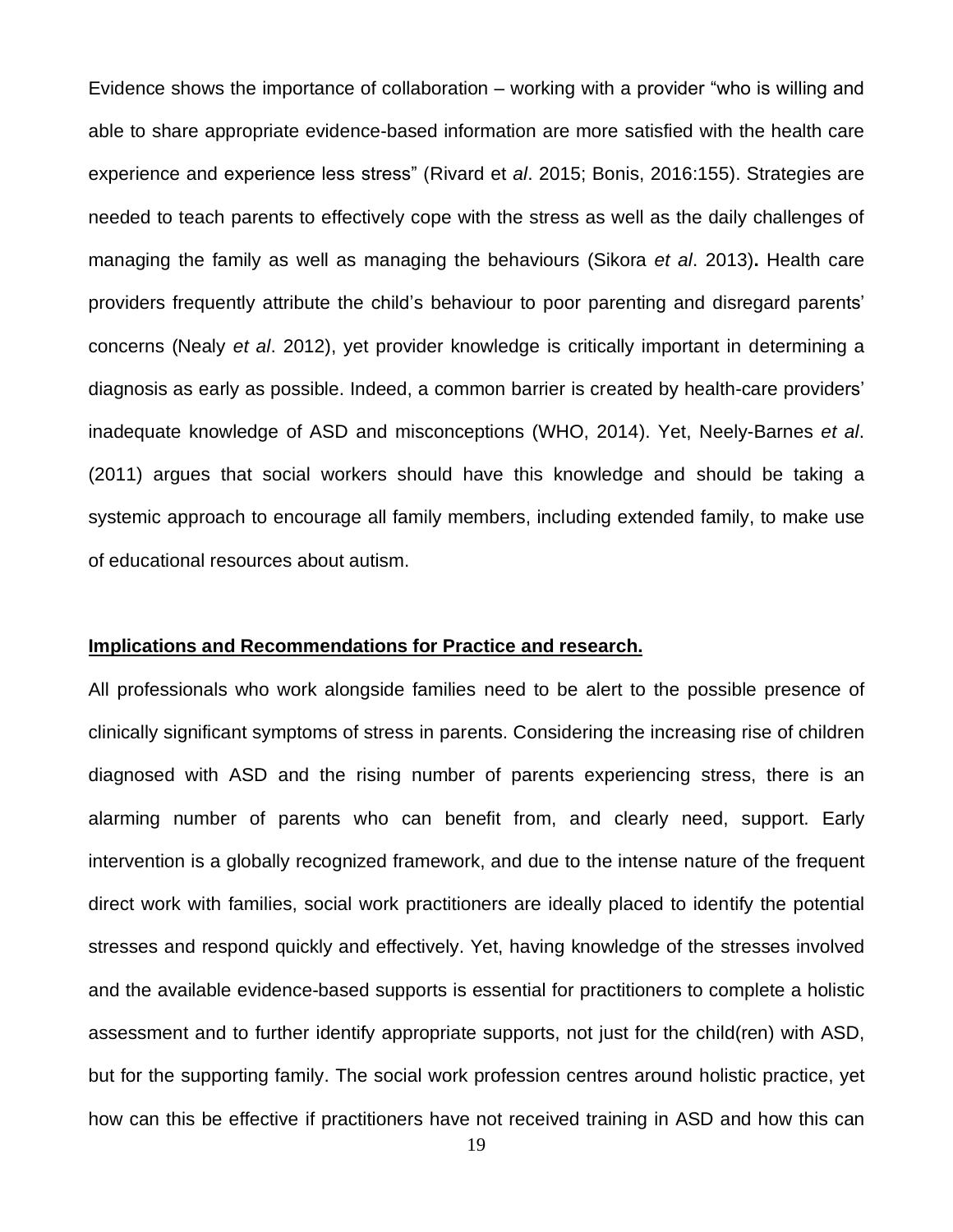potentially impact the family? This review recommends that training in ASD, the associated stresses and available interventions should be available to all social work practitioners. To support this training, we recommend that there should be a considerable investment of funds from authorities.

Additionally, in recognizing the crucial need to alleviate parental stress and the potential mental health costs as a result, further research is required in this critical area of practice to further understand interventions that work (Da Paz and Wallander, 2017). By extension, Factor *et al.* (2019) recognise that there is a gap in the research considering the impact interventions have on parents and support the idea of more research to inform policy and practice.

Furthermore, the literature has identified trends through comparing mothers who have children with autism. Hayes and Watson (2013) suggest that comparative researchers need to move beyond questioning *are families who have a child with autism more stressed than those who do not,* towards a more in-depth understanding of why these families may be experiencing severe stress, and most importantly, what can be done to provide support and encourage family resilience. Having a child with ASD can "significantly and durably" affect the family system – thus, considering the family unit as a whole "seems critical in ASD-specific research" (Factor *et al*. 2019:434). Arguably, in support of this, the trends in autism research need to be addressed from a "social work lens", moving away from the individual focus of impact to consider a life course perspective with a systemic focus on the family (Bishop-Fitzpatrick *et al*. 2019:81). Ultimately, as social work research is concerned with the process of "making a difference to people's lives", practitioners are in an ideal position to identify issues and strive to promote change throughout all areas of practice (Dillenburger, 2004:105).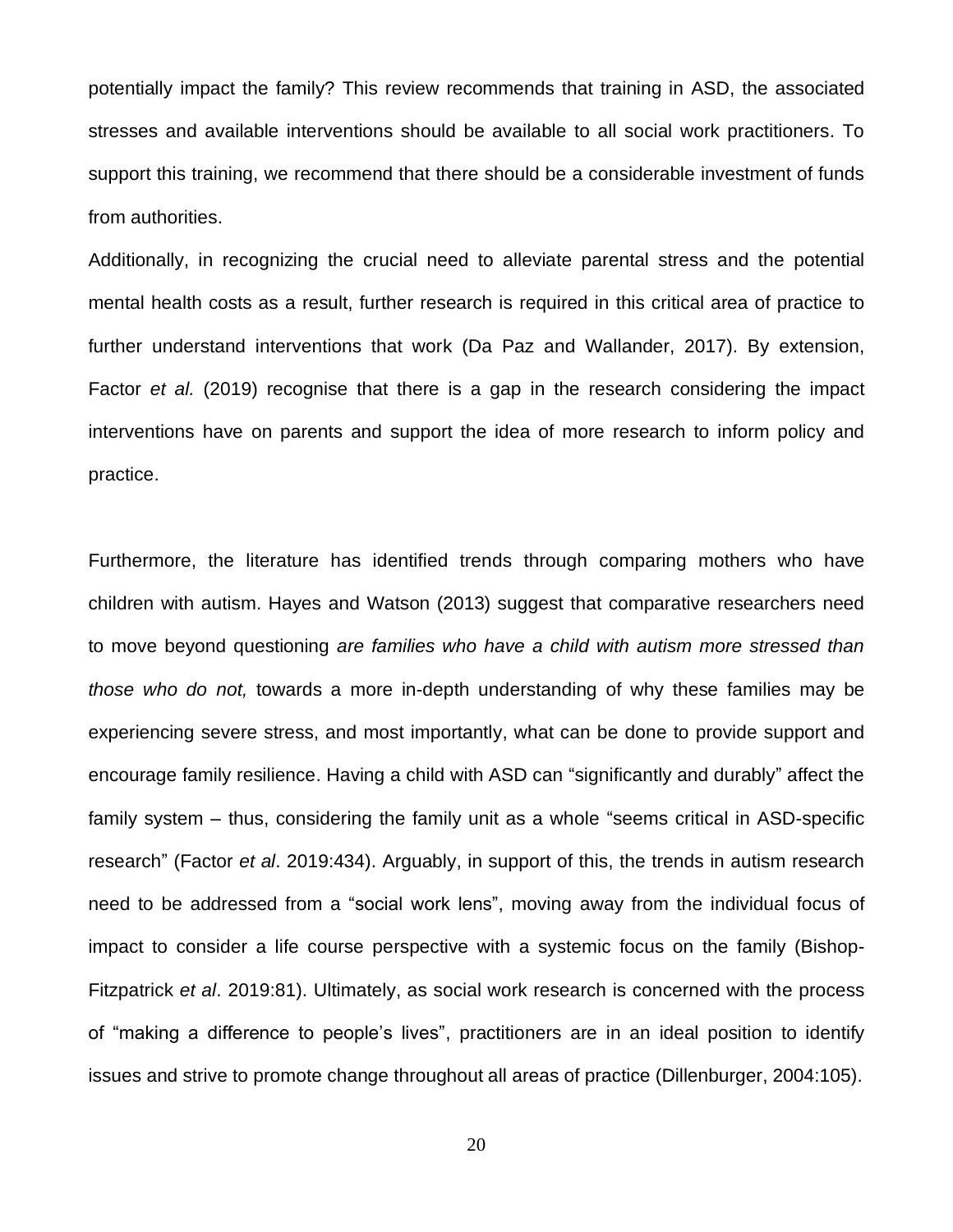Finally, in most of the studies reviewed, the parent who reported their own stresses was also the one who reported on the child's emotional and behavioural issues. As these were most often the mothers, there is the danger that these reports may not accurately represent fathers' experiences of their child's behaviours (Jones *et al.* 2013). Although most of the research concentrates on the mothers' perspective, social work is based on recognizing the diversity of each family and considering all perspectives. Therefore, research must give a more balanced holistic view and consider the perspectives of the family system. Additionally, most of the recruited samples to ASD research, were white, middle-class, with access to resources. To achieve cultural validity, further research is required among under-represented families of a lower socio-economic status.

# Conclusion.

This article has attempted to add to the literature on the impact on parents caring for a child with ASD. This review of the social and emotional impact on parents caring for children with ASD is timely given the increase in the number of children being diagnosed with ASD and the crucial role parents play in their care. The review has highlighted that despite policy and legislation being in place to support parents, its effect tends to lag behind meeting the immediate needs of parents. This hinders the effective delivery of the early intervention of services that can have an ameliorating effect on the stress associated with caring for a child that has ASD. The review has highlighted some of the impacts on parental emotional health and well-being as well as the social implications that parents face as a result of caring for a child with ASD. Recommendations are made for practice as well as for future research.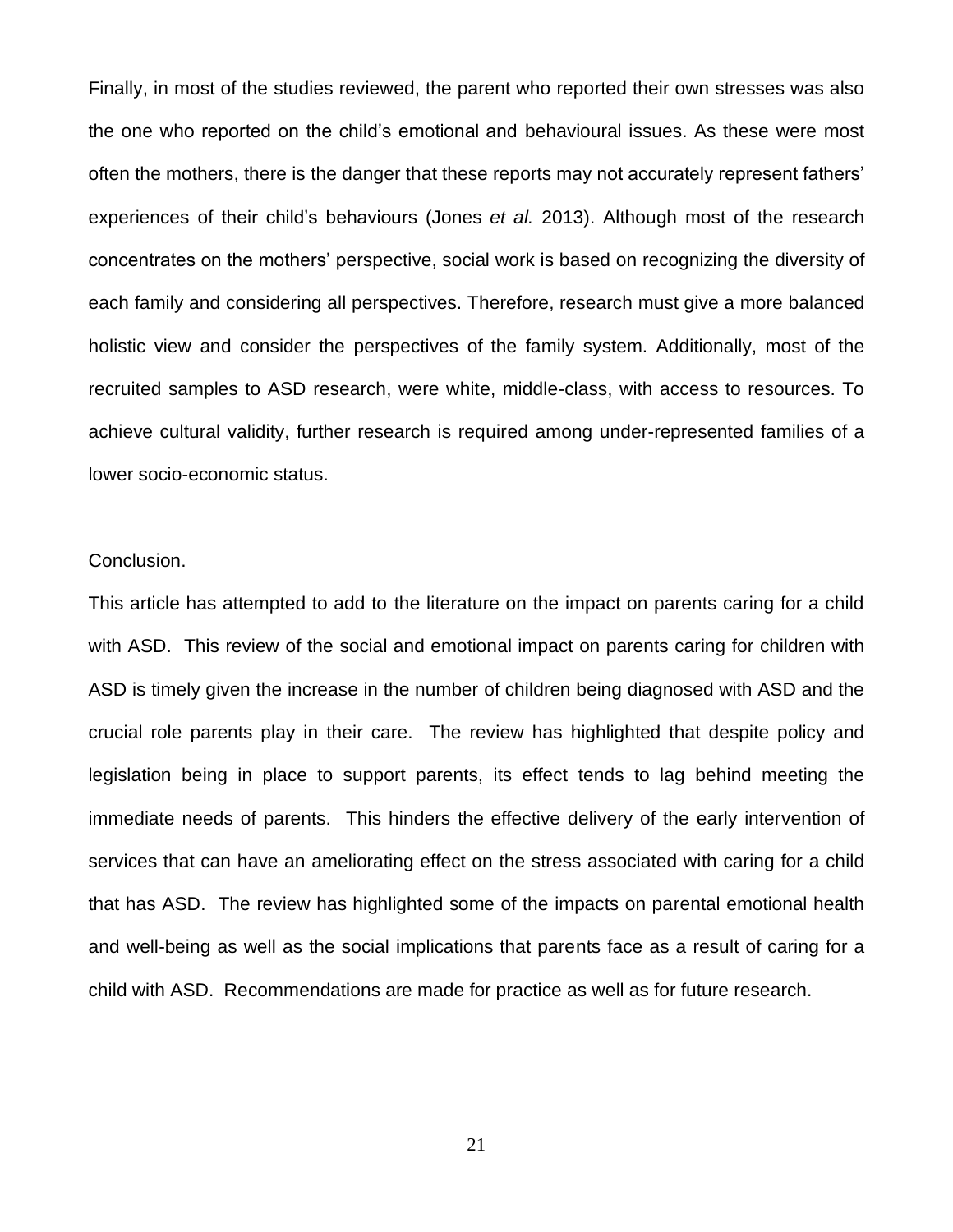# References

Ang, K. Q. P., and Loh, P. R. (2019). Mental health and coping in parents of children with autism spectrum disorder (ASD) in Singapore: An examination of gender role in caring. Journal of autism and developmental disorders, 49(5), 2129-2145.

Autism NI (2016). *Broken Promises Report.* Belfast: Autism NI. Accessed on 18/05/2019 at: [file:///C:/Users/AppData/Local/Packages/Microsoft.MicrosoftEdge\\_8wekyb3d8bbwe/TempStat](../../AppData/Local/Packages/Microsoft.MicrosoftEdge_8wekyb3d8bbwe/TempState/Downloads/Autism%20NI%20Broken%20Promises%20Report%20(1).pdf) [e/Downloads/Autism%20NI%20Broken%20Promises%20Report%20\(1\).pdf.](../../AppData/Local/Packages/Microsoft.MicrosoftEdge_8wekyb3d8bbwe/TempState/Downloads/Autism%20NI%20Broken%20Promises%20Report%20(1).pdf)

Bagner, D. M. (2013). Father's role in parent training for children with developmental delay. *Journal of Family Psychology*, vol.*27*(4), pp.650-669.

Benson, P. R. (2016). The longitudinal effects of network characteristics on the mental health of mothers of children with ASD: The mediating role of parent cognitions. *Journal of Autism and Developmental Disorders*, vol.*46*(5), pp.1699-1715.

Bishop-Fitzpatrick, L., Dababnah, S., Baker-Ericzén, M. J., Smith, M. J., and Magaña, S. M. (2019). Autism spectrum disorder and the science of social work: A grand challenge for social work research. *Social Work in Mental Health*, vol.*17*(1), pp. 73-92.

Bonis, S. (2016). Stress and parents of children with autism: A review of literature. *Issues in Mental Health Nursing*, vol.*37*(3), pp.153-163.

Burrows, R. (2010). *Is anyone listening?* Belfast: Autism NI. Accessed on 18/05/2019 at: <http://www.autismni.org/is-anyone-listening.html>

Catalano, D., Holloway, L., and Mpofu, E. (2018). Mental health interventions for parent carers of children with autistic spectrum disorder: Practice guidelines from a Critical Interpretive Synthesis (CIS) systematic review. International Journal of Environmental Research and Public Health, vol.15(2), 341.

Chan, K. K. S., and Lam, C. B. (2018). Self-stigma among parents of children with autism spectrum disorder. *Research in Autism Spectrum Disorders*, vol. *48*, pp. 44-52.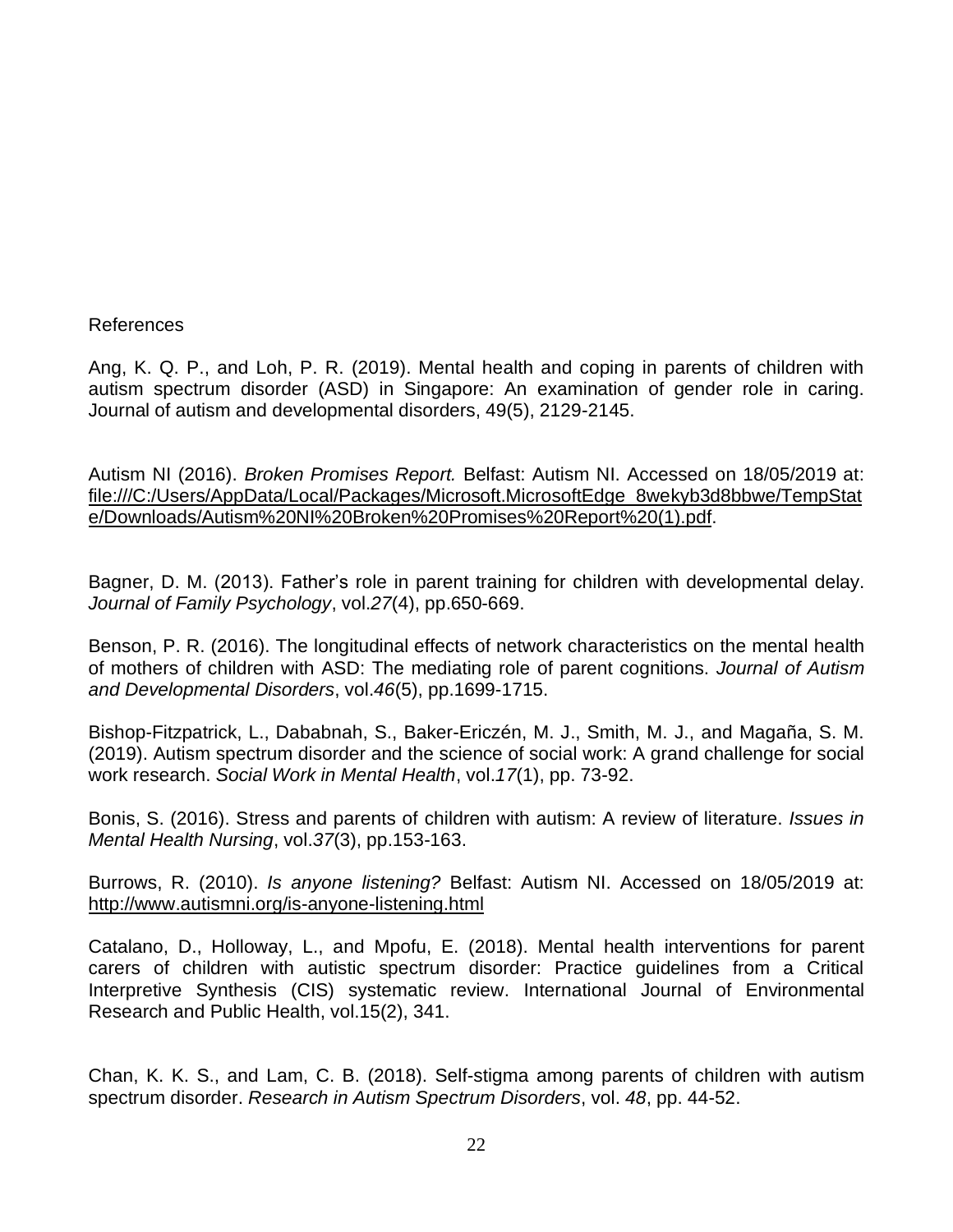Chan, K. K. S., Lam, C. B., Law, N. C. W., and Cheung, R. Y. M. (2018). From child autistic symptoms to parental affective symptoms: A family process model. *Research in Developmental Disabilities*, vol.*75*, pp.22-31.

Chiaraluce, C. A. (2018). Narratives on the autism journey: "Doing family" and redefining the caregiver self. Journal of Family Issues, vol.39(10), 2883-2905.

Cronin, M. (2018). 'Special Mothers' in Ireland: Gender, Identity and The Social Construction of Caring for a Relative With an Intellectual Disability. International Journal of Care and Caring, vol. 2(4), 575-580.

Da Paz, N. S., and Wallander, J. L. (2017). Interventions that target improvements in mental health for parents of children with autism spectrum disorders: A narrative review. Clinical Psychology Review, vol.51, pp. 1–14.

Davis, J. L., and Manago, B. (2016). Motherhood and associative moral stigma: The moral double bind. *Stigma and Health*, vol.*1*(2), 72.

Dempsey, I., Keen, D., Pennell, D., O'Reilly, J., and Neilands, J. (2009). Parent stress, parenting competence and family-centered support to young children with an intellectual or developmental disability. *Research in Developmental Disabilities*, vol. *30*(3), pp. 558-566.

Department of Health (2019). Quarterly autism stats for NI (January – March 2019). Accessed on 18/05/2019 at: [https://www.health-ni.gov.uk/publications/quarterly-autism-statistics-ni](https://www.health-ni.gov.uk/publications/quarterly-autism-statistics-ni-january-march-2019)[january-march-2019.](https://www.health-ni.gov.uk/publications/quarterly-autism-statistics-ni-january-march-2019)

Dillenburger K., Jordan J.-A., McKerr L. and Keenan M. (2015). The Millennium child with autism: Early childhood trajectories for health, education and economic wellbeing. *Developmental Neuro Rehabilitation,* vol.18, pp. 37–46.

Dillenburger, K. (2004) 'Evidence-based practice in Northern Ireland', in Thyer, B.A. and Mansoon, A.F.K. (2004), *International Perspectives on Evidence-based Practice in Social Work*, Birmingham: Venture Press, pp.97-112.

Dumbrill, G. C. (2006). Parental experience of child protection intervention: A qualitative study. *Child Abuse and Neglect*, vol. *30*(1), pp. 27-37.

Durand, V., Clarke, S. and Strauss, J. (2018) "Positive family intervention; Using optimism to overcome obstacles to successful parenting", in Guasaferro, K. and Lutzker, J. (2018). *A guide to programs for parenting children with autism spectrum disorder, intellectual disabilities or developmental disabilities; Evidence-based guidance for professionals.* London: Jessica Kingsley Publishers, pp. 53-84.

Factor, R. S., Ollendick, T. H., Cooper, L. D., Dunsmore, J. C., Rea, H. M., and Scarpa, A. (2019). All in the Family: A Systematic Review of the Effect of Caregiver-Administered Autism Spectrum Disorder Interventions on Family Functioning and Relationships. Clinical Child and Family Psychology Review, vol. 22(4), 433-457.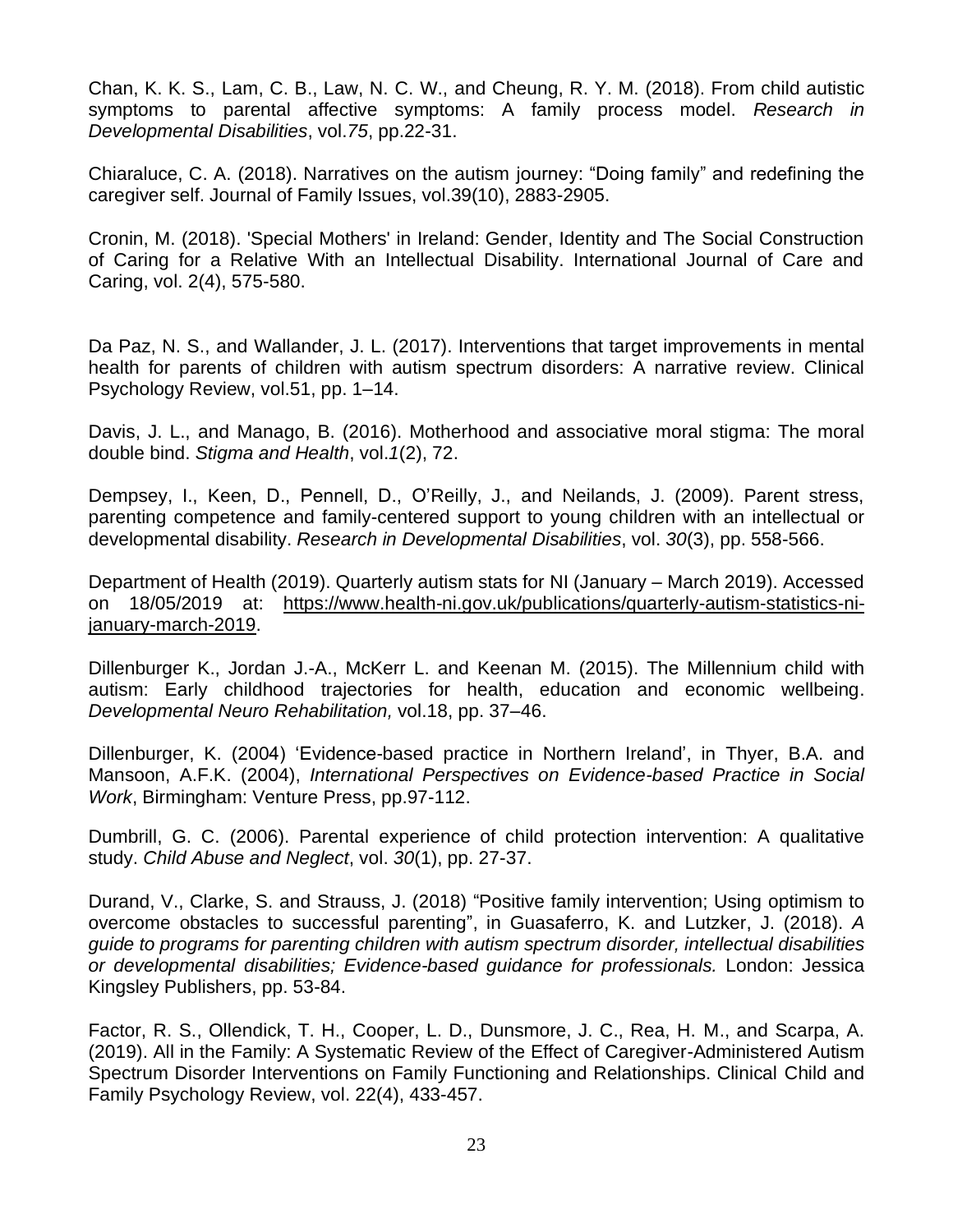Falk, N., Norris, K., and Quinn, M. (2014). The factors predicting stress, anxiety and depression in parents of children with autism. *Journal of Autism and Developmental Disorders*, vol. 44, pp. 3185 – 3203.

Feinberg, E., Augustyn, M., Fitzgerald, E., Sandler, J., Suarez, Z. F. C., Chen, N., and Silverstein, M. (2014). Improving maternal mental health after a child's diagnosis of autism spectrum disorder: results from a randomized clinical trial. *JAMA Pediatrics*, vol.*168*(1), pp. 40-46.

Fernańdez-Alcántara, M., García-Caro, M. P., Pérez-Marfil, M. N., Hueso-Montoro, C., Laynez-Rubio, C., and Cruz-Quintana, F. (2016). Feelings of loss and grief in parents of children diagnosed with autism spectrum disorder (ASD). *Research in Developmental Disabilities*, vol. *55*, pp. 312-321.

Folkman, S., and Lazarus, S.R. (1984). *Stress, appraisal, and coping*. New York: Springer.

Gibbs, V., Aldridge, F., Sburlati, E., Chandler, F., Smith, K., and Cheng, L. (2019). Missed opportunities: An investigation of pathways to autism diagnosis in Australia. *Research in Autism Spectrum Disorders*, vol.*57*, pp. 55-62.

Gillen, E. and Keenan, M. (2017). When policy decisions for autism treatment in Europe are hijacked by a category mistake. *Psychology*, vol. 56, pp. 72–78. 60.

Goffman, E. (1963). *Stigma: Notes on the management of spoiled identity*, New Jersey: Prentice-Hall Inc.

Gray, D. E. (2003). Gender and coping: The parents of children with high functioning autism. *Social Science and Medicine*, vol. *56*(3), pp. 631-642.

Gray, D. E. (2018). *Doing research in the real world* (4th edn.), London: Sage.

Guasaferro, K. and Lutzker, J. (2018). *A Guide to programs for parenting children with Autism Spectrum Disorder, intellectual disabilities or developmental disabilities; Evidence-based guidance for professionals.* London: Jessica Kingsley Publishers.

Hayes, S. A., and Watson, S. L. (2013). The impact of parenting stress: A meta-analysis of studies comparing the experience of parenting stress in parents of children with and without autism spectrum disorder. *Journal of Autism and Developmental Disorders*, vol. *43*(3), pp. 629-642.

Iadarola, S., Pérez-Ramos, J., Smith, T., and Dozier, A. (2019). Understanding stress in parents of children with autism spectrum disorder: A focus on under-represented families. *International Journal of Developmental Disabilities*, vol. *65*(1), pp. 20-30.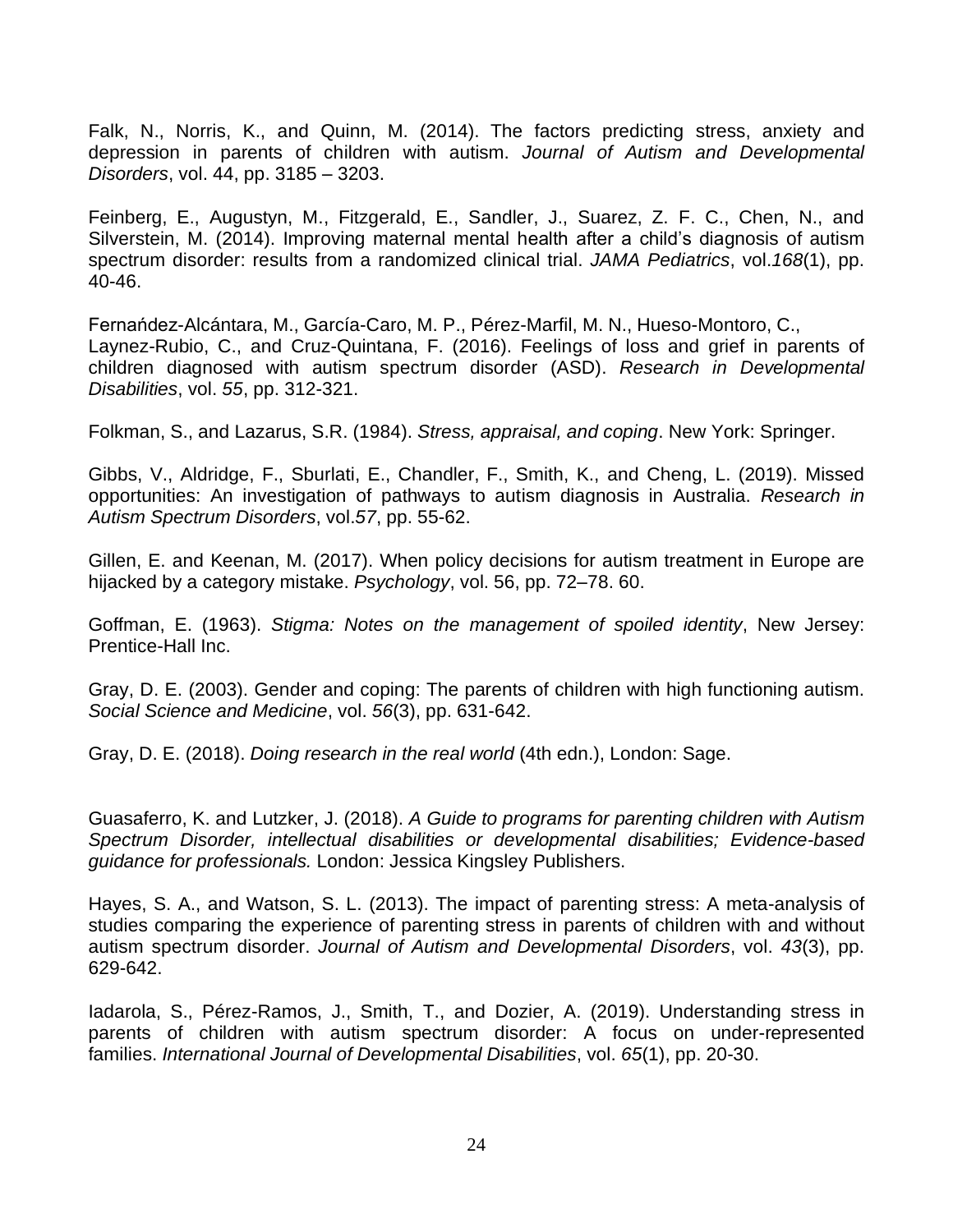Johnson, N. L., and Simpson, P. M. (2013). Lack of father involvement in research on children with autism spectrum disorder: maternal parenting stress and family functioning. *Issues in Mental Health Nursing*, vol. *34*(4), pp. 220-228.

Jones, L., Totsika, V., Hastings, R. P., and Petalas, M. A. (2013). Gender differences when parenting children with autism spectrum disorders: A multilevel modeling approach. *Journal of Autism and Developmental Disorders*, vol. *43*(9), pp. 2090-2098.

Kenny, L., Hattersley, C., Molins, B., Buckley, C., Povey, C., and Pellicano, E. (2016). Which terms should be used to describe autism? Perspectives from the UK autism community. *Autism*, vol. *20*(4), pp. 442-462.

Kiami, S. R., and Goodgold, S. (2017). Support needs and coping strategies as predictors of stress level among mothers of children with autism spectrum disorder. *Autism Research and Treatment*, pp. 1-10.

Knight, K. (2013). The changing face of the 'good mother': trends in research into families with a child with intellectual disability, and some concerns. *Disability and Society*, vol. *28*(5), pp. 660-673.

Levin, A., and Scher, A. (2016). Sleep Problems in Young Children with Autism Spectrum Disorders: A Study of Parenting Stress, Mothers' Sleep‐Related Cognitions, and Bedtime Behaviors. *CNS Neuroscience and Therapeutics*, vol. *22*(11), pp. 921-927.

Liao, Y., Dillenburger, K., and Buchanan, I. (2018). Does culture matter in ABA-based autism interventions? Parent and professional experiences in the UK and China. *European Journal of Behavior Analysis*, vol.*19*(1), pp. 11-29.

Morgan, P. (2017). *Child protection and parents with a learning disability; good practice for assessing and working with adults.* London: Jessica Kingsley Publishers.

Morris, L. A. (2012). Testing respite effect of work on stress among mothers of children with special needs. *Journal of Family and Economic Issues*, vol. *33*(1), pp. 24-40.

National Institute of Clinical Excellence (2012). *Autism spectrum disorder in under 19s: support and management.* Accessed on 13/05/2019 at: [https://www.nice.org.uk/guidance/cg170.](https://www.nice.org.uk/guidance/cg170)

Nealy, C. E., O'Hare, L., Powers, J. D., and Swick, D. C. (2012). The impact of autism spectrum disorders on the family: A qualitative study of mothers' perspectives. *Journal of Family Social Work*, vol. *15*(3), pp. 187-201.

Nomaguchi, K., and Johnson, W. (2016). Parenting stress among low-income and workingclass fathers: The role of employment. *Journal of Family Issues*, *37*(11), 1535-1557.

Neece, C. and Chan, N. (2017). The stress of parenting children with developmental disabilities, pp. 107-124, in Deater-Deckard, K. and Panneton, R. (2017), *Parental stress and early child development*. Switzerland: Springer.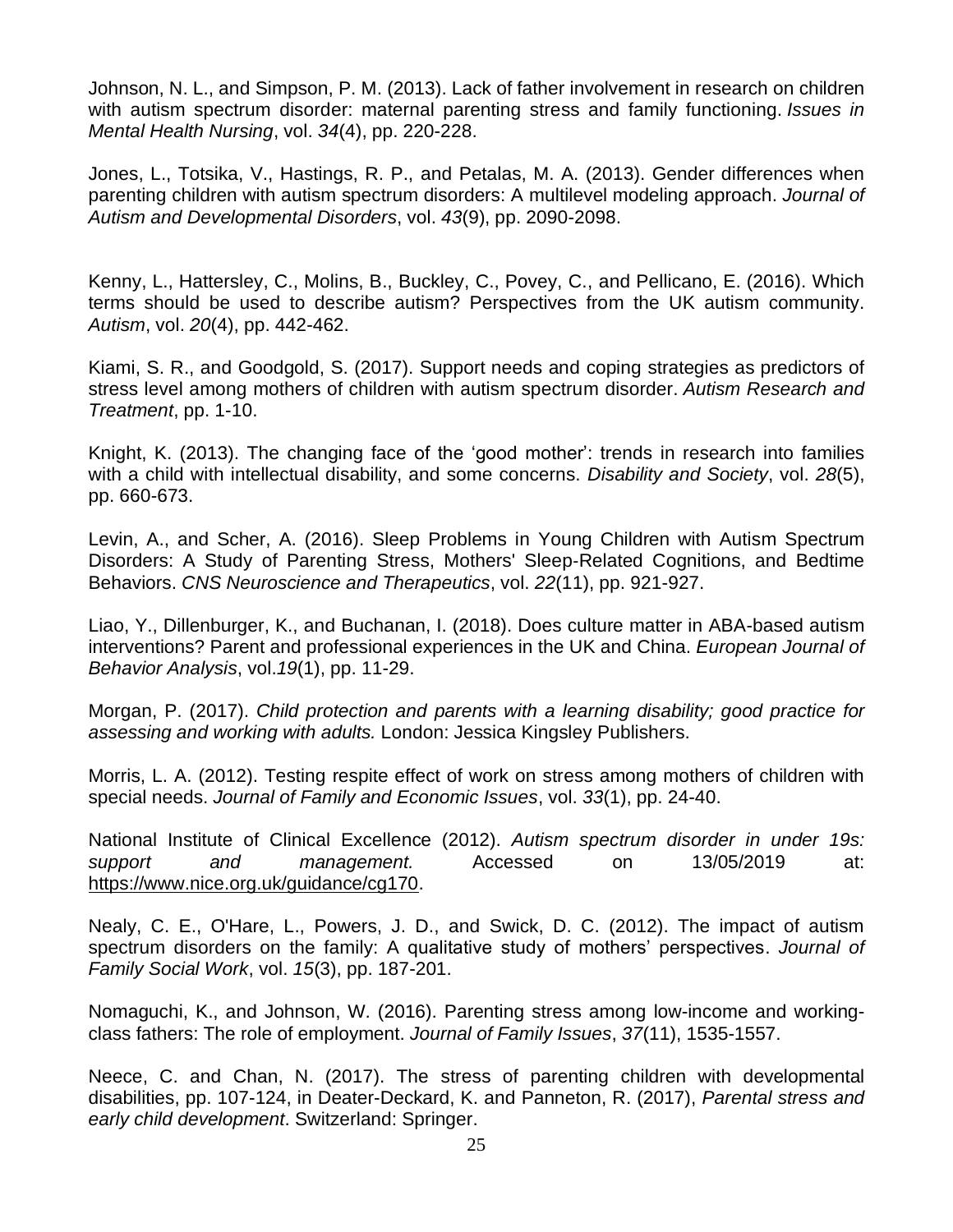Neely-Barnes, S. L., Hall, H. R., Roberts, R. J., and Graff, J. C. (2011). Parenting a child with an autism spectrum disorder: Public perceptions and parental conceptualizations. *Journal of Family Social Work*, vol. *14*(3), pp. 208-225.

NICCY (2018). *Still Waiting.* Belfast. Accessed on 13/05/2019 at: [https://www.niccy.org/media/3114/niccy-still-waiting-report-sept-18-web.pdf.](https://www.niccy.org/media/3114/niccy-still-waiting-report-sept-18-web.pdf)

Osborne, L. A., McHugh, L., Saunders, J., and Reed, P. (2008). Parenting stress reduces the effectiveness of early teaching interventions for autistic spectrum disorders. *Journal of Autism and Developmental Disorders,* vol. 38, pp. 1092–1103.

Pearlin, L. I. (1989). The sociological study of stress. *Journal of Health and Social Behavior*, pp. 241-256.

Pepperell, T. A., Paynter, J., and Gilmore, L. (2018). Social support and coping strategies of parents raising a child with autism spectrum disorder. *Early Child Development and Care*, vol.*188*(10), pp. 1392-1404.

Picardi, A., Gigantesco, A., Tarolla, E., Stoppioni, V., Cerbo, R., Cremonte, M., and Nardocci, F. (2018). Parental burden and its correlates in families of children with autism spectrum disorder: A multicentre study with two comparison groups. *Clinical Practice and Epidemiology in Mental Health: Clinical Practice and Epidemiology in Clinical Practice*, vol.*14*, pp.143.

Reed, P., Giles, A., White, S., and Osborne, L. A. (2019). Actual and perceived speedy diagnoses are associated with mothers' unresolved reactions to a diagnosis of autism spectrum disorder for a child. Autism, vol. 23(7), 1843-1852.

Rivard, M., Lépine, A., Mercier, C., and Morin, M. (2015). Quality determinants of services for parents of young children with autism spectrum disorders. *Journal of Child and Family Studies*, vol. *24*(8), pp. 2388-2397.

Rodriguez, G., Hartley, S. L., and Bolt, D. (2019). Transactional relations between parenting stress and child autism symptoms and behavior problems. *Journal of Autism and Developmental Disorders*, vol. 49, pp. 1887–1898.

Seltzer, M. M., Greenberg, J. S., Hong, J., Smith, L. E., Almeida, D. M., Coe, C., and Stawski, R. S. (2010). Maternal cortisol levels and behavior problems in adolescents and adults with ASD. *Journal of Autism and Developmental Disorders*, vol.*40*(4), pp.457-469.

Shearn, J., and Todd, S. (2000). Maternal employment and family responsibilities: The perspectives of mothers of children with intellectual disabilities. *Journal of Applied Research in Intellectual Disabilities*, vol.*13*(3), pp.109-131.

Sikora, D., Moran, E., Orlich, F., Hall, T. A., Kovacs, E. A., Delahaye, J., and Kuhlthau, K. (2013). The relationship between family functioning and behavior problems in children with autism spectrum disorders. *Research in Autism Spectrum Disorders*, vol. *7*(2), pp. 307-315.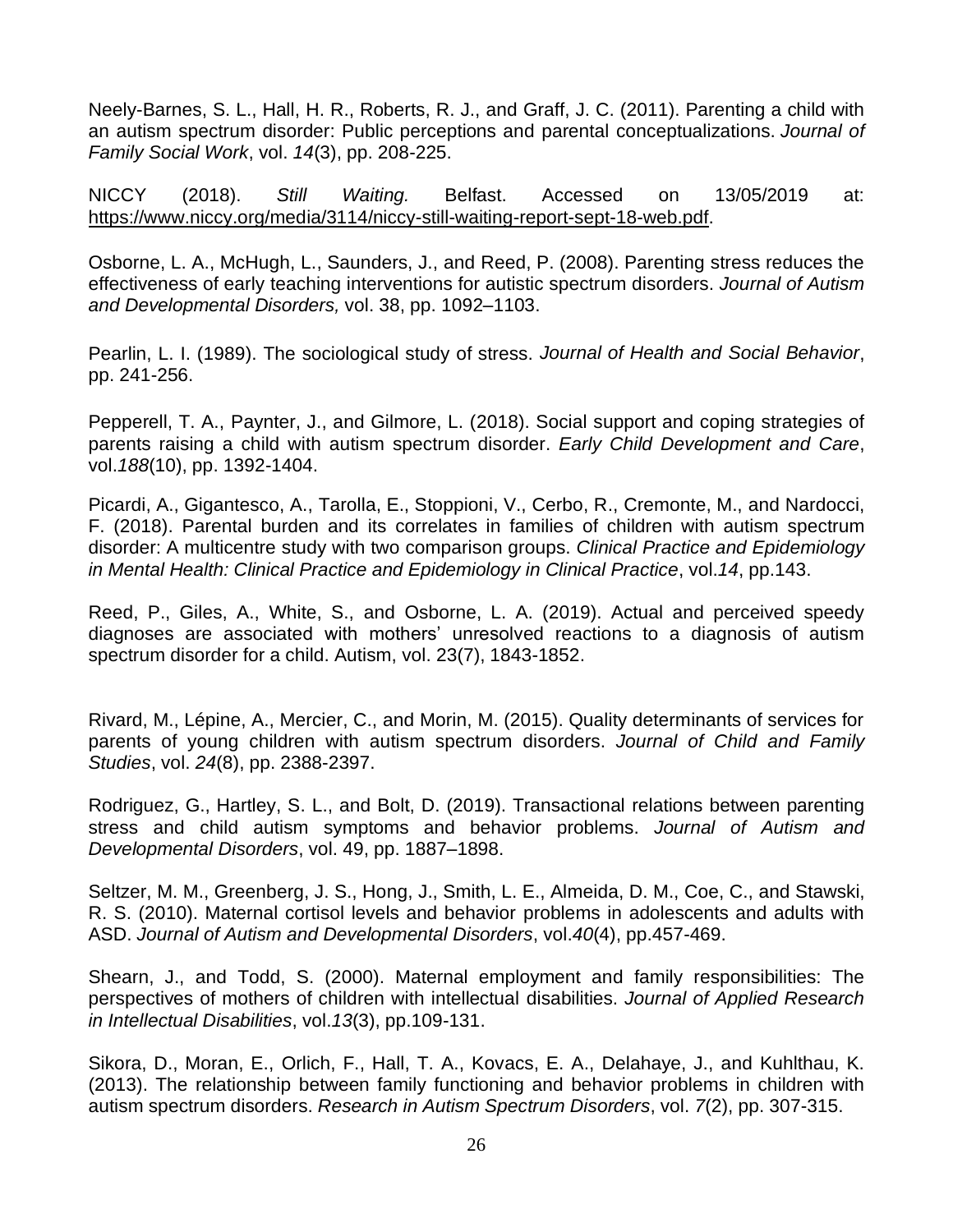Sim, A., Vaz, S., Cordier, R., Joosten, A., Parsons, D., Smith, C., and Falkmer, T. (2018). Factors associated with stress in families of children with autism spectrum disorder. *Developmental Neurorehabilitation*, vol.*21*(3), pp.155-165.

Smith, R. (2008). *Social Work and Power*. Basingstoke: Palgrave MacMillan.

Stahmer, A. C., Vejnoska, S., Iadarola, S., Straiton, D., Segovia, F. R., Luelmo, P., and Hochheimer, S. (2019). Caregiver voices: Cross-cultural input on improving access to autism services. *Journal of Racial and Ethnic Health Disparities, vol. 6(4), pp. 752-773.*

Steiner, A. M., and Gengoux, G. W. (2018). Strength-based approaches to working with families of children with ASD, pp. 155-168, in *Handbook of parent-implemented interventions for very young children with autism*, Switzerland: Springer.

Stroebe, M., Schut, H., and Boerner, K. (2017). Cautioning health-care professionals: Bereaved persons are misguided through the stages of grief. *OMEGA-Journal of Death and Dying*, vol. *74*(4), pp. 455-473.

Sukmak, V., and Sangsuk, N. (2018). Living a tormented life: Caregivers' experiences of caring for a child with autism in Northeastern Thailand. *Archives of Psychiatric Nursing*, vol. *32*(5), pp. 745-750.

Tarver, J., Palmer, M., Webb, S., Scott, S., Slonims, V., Simonoff, E., and Charman, T. (2019). Child and parent outcomes following parent interventions for child emotional and behavioral problems in autism spectrum disorders: A systematic review and meta-analysis. Autism, 23(7), 1630-1644.

Taylor, B.J., Killick, C. and McGlade, A. (2015). *Understanding and Using Research in Social Work.* London: Sage Publications Ltd.

Teague, S. J., Newman, L. K., Tonge, B. J., and Gray, K. M. (2018). Caregiver mental health, parenting practices, and perceptions of child attachment in children with Autism Spectrum Disorder. *Journal of Autism and Developmental Disorders*, vol.*48*(8), pp.2642-2652.

Thompson, N. (2016). *The Professional Social Worker: Meeting the Challenge (Second Edition).* London: Palgrave Macmillan.

Totsika, V., Hastings, R. P., Emerson, E., Lancaster, G. A., and Berridge, D. M. (2011). A population‐based investigation of behavioural and emotional problems and maternal mental health: Associations with autism spectrum disorder and intellectual disability. *Journal of Child Psychology and Psychiatry*, vol.*52*(1), pp.91-99.

Winter, K. Neeson, L. Sweet, D., and Connolly, P (2018). Evaluation of the early intervention support service in Northern Ireland. Belfast: Centre for Evidence and Social Innovation, Queen's University Belfast.